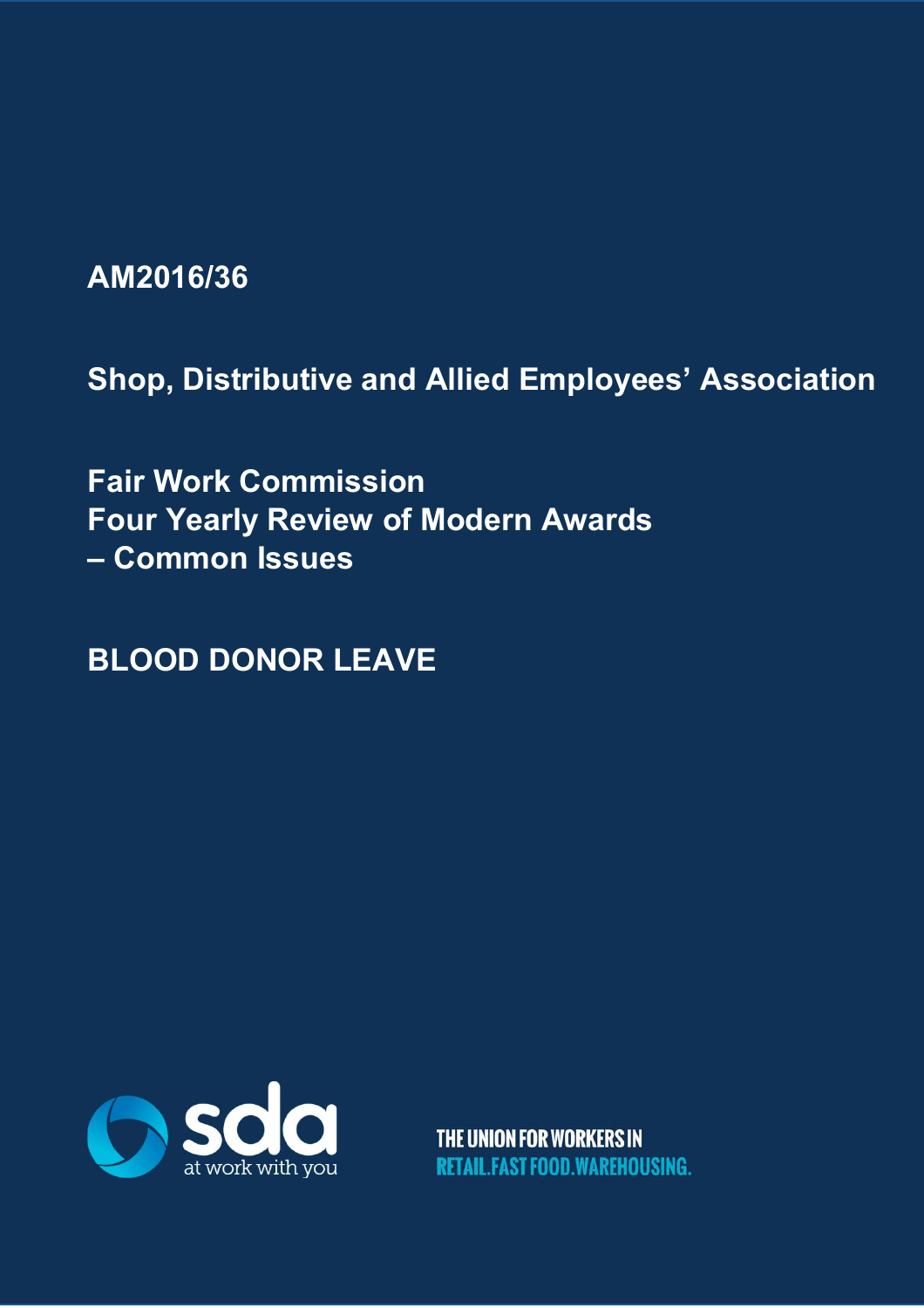### **Four Yearly Review of Modern Awards – Common Issue**

### **AM2016/36 – Blood Donor Leave and Bone Marrow Leave**

### **BLOOD DONOR LEAVE**

# **Submission by the Shop, Distributive and Allied Employees Association**

### **Date: 2 May 2017**

- [1] The Shop, Distributive and Allied Employees Association ('SDA') has over 220,000 members across Australia who predominantly work in the retail, fast food, hairdressing and beauty, mannequins and models, community pharmacy, warehousing, pharmaceutical manufacturing, warehousing and distribution industries.
- [2] As part of the 4 yearly review of modern awards, the SDA made a claim to insert new clauses of blood donor and bone marrow leave into the Pharmacy Industry Award 2010 as part of the Group 2 substantive issues process (Matter number AM2014/209)1.
- [3] The SDA made further claims to have the new blood donor and bone marrow leave provisions inserted in the General Retail Industry Award 2010 (AM2014/270), Fast Food Industry Award 2010 (AM2014/267) and Hair and Beauty Industry Award 2010 (AM2014/271).
- [4] In correspondence to the FWC dated 2 December 2016, the SDA requested that the claim for blood donor leave and bone marrow in the Pharmacy Industry Award 2010 be deferred until the Group 4 Award Stage so that the claim could be dealt with for all four awards at the same time.
- [5] In a Statement made by the President of the Fair Work Commission ('FWC'), all SDA claims to blood donor leave and bone marrow leave were referred to one Full Bench<sup>2</sup>.
- [6] A hearing was held on 16 January 2017 where further directions were issued in relation to all the claims described above in paragraphs [1] – [4].
- [7] Draft determinations were filed by the SDA on 23 January 2017 with the inclusion of the Mannequins and Models Award 2010.
- [8] The SDA subsequently revised its application by withdrawing its claim for bone marrow leave. Amended draft determinations were filed accordingly on April 5<sup>th</sup> and confirmed on April 10<sup>th</sup> by removing all reference to bone marrow leave. A final amendment, removing casuals from the entitlement to unpaid leave, to the SDA's claim to blood donor leave was filed on 27 April 2017.

 $\overline{a}$ 1 Paragraphs [64] – [71] in the SDA's 'Submissions on technical and drafting issues related to the Pharmacy Industry Award Exposure Draft and outline of submissions on substantive claims' dated 15 July 2015.

<sup>2 [2016]</sup> FWC 9139.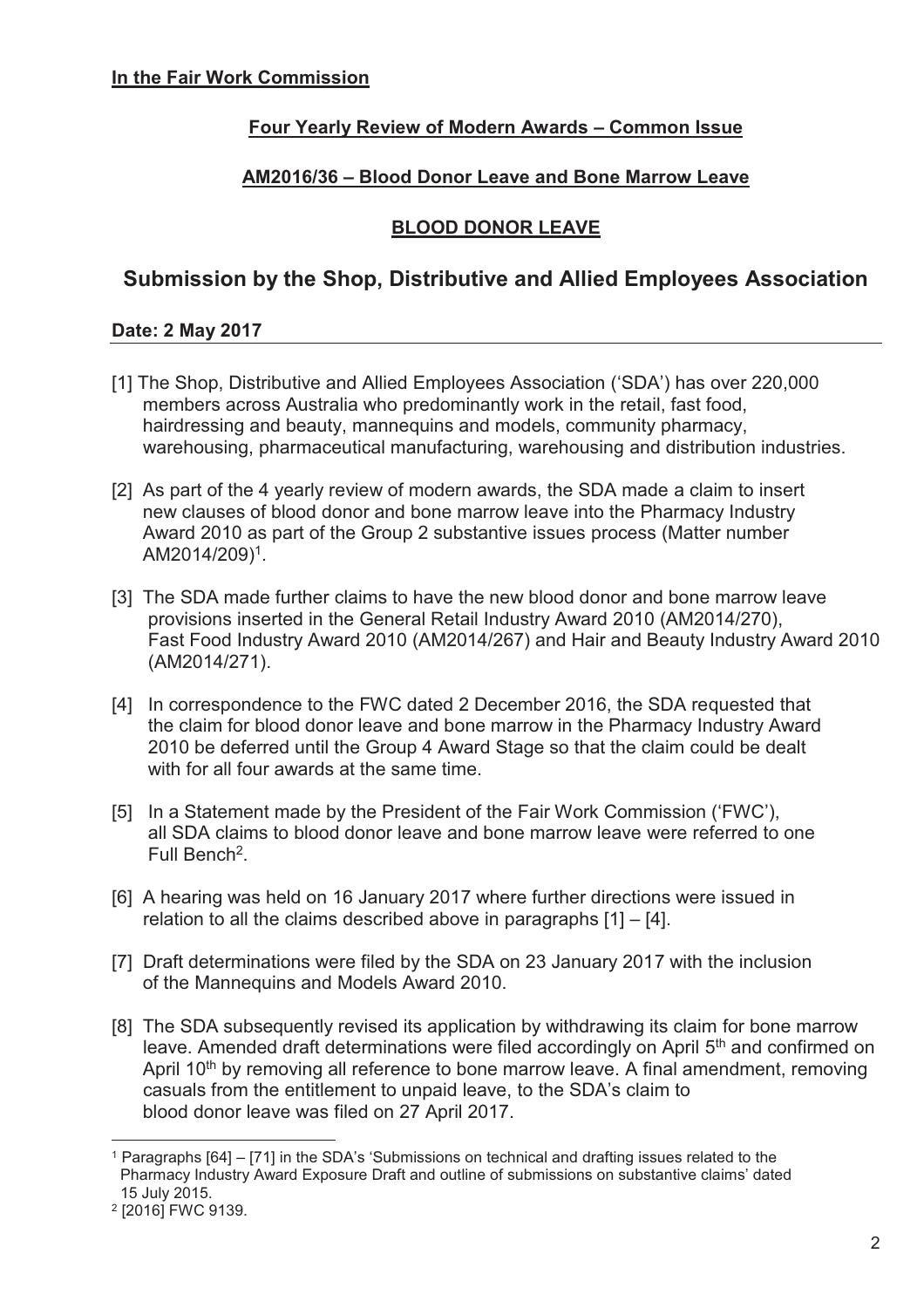- [9] This submission is in support of the SDA's application as part of the four yearly review of modern awards – common issues (as amended on 5 April 2017 and further amendment on 27 April 2017) to insert paid blood donor leave ('BDL') for full time and part time employees ('BDL') in the following industry awards ('Awards'):
	- General Retail Industry Award 2010 [MA00004];
	- Fast Food Industry Award 2010 [MA00003];
	- Pharmacy Industry Award 2010 [MA00012];
	- Hair and Beauty Industry Award 2010 [MA00005];
	- Mannequins and Models Award 2010 [MA00084].

[10] The proposed blood donor leave provision filed by the SDA is set out as follows:

# **CLAUSE X BLOOD DONOR LEAVE**

**X.1** A permanent employee shall be entitled to up to 2 ordinary hours' paid Blood Donor Leave, without deduction of pay, on a maximum of four occasions per year for the purposes of donating blood.

**X.2** The employee shall notify his or her Employer as soon as possible of the time and date upon which he or she is requesting to be absent for the purpose of donating blood.

**X.3** The employee shall arrange for his or her absence to be on a day suitable to the employer and be as close as possible to the beginning or ending of his or her ordinary working hours.

**X.4** Proof of the attendance of the employee at a recognised place for the purpose of donating blood and the duration of such attendance shall be produced to the satisfaction of the employer.

[11] The BDL proposed clause is intended to operate in the manner set out below:

- [11.1] Clause X.1 confines the paid entitlement of BDL to full time and part time employees, during ordinary hours of work without loss of pay for up to two hours on a maximum of 4 occasions per calendar year.
- [11.2] Clauses X.2 and X.3 ensure adequate notice will be given by the employee when he/she wishes to attend a donation centre to donate blood. The employee is also required to arrange an appointment on a day suitable to the employer as close to the beginning or ending of his/her shift. These provisions ensure consultation between the employer and employee providing certainty for the employer such that any disruption or cost to the business is negligible.
- [11.3] Clause X.4 places an obligation on the employee to provide proof of attendance at a recognised place where blood is donated to the satisfaction of the employer. This gives the employer reassurance that the blood donor leave requested was used for its intended purpose.
- [11.4] BDL will **not** accrue from year to year like other forms of leave, such as personal or annual leave, if it is not used.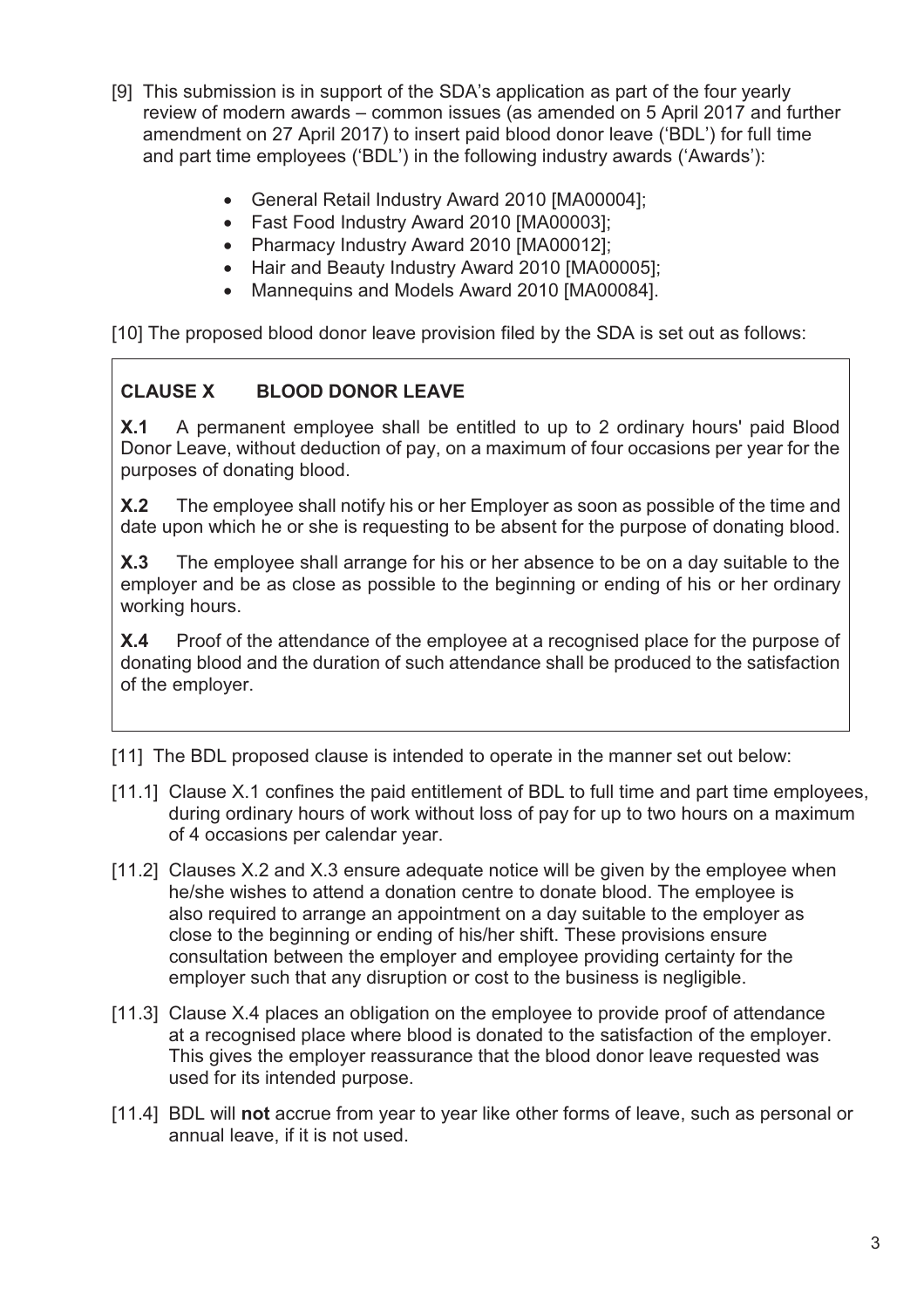- [11.5] The Australian Red Cross Service stipulates that whole blood donors 18 years and older can donate whole blood every 12 weeks; 16 weeks between double red cell donations, and platelet apheresis donors every 7 days<sup>3</sup>. Regardless of how many times an employee donates blood, a blood donor who regularly donates blood can only do so for a maximum of 4 occasions a year, providing certainty for the employer on the applicability of the entitlement with negligible impact on the business.
- [11.6] Most importantly from the perspective of the employer, the BDL clause provides a process of consultation with the employer and is only accessible for a specific circumstance providing certainty for the employer of the legitimate use of the entitlement. Any concerns that the employer might otherwise have in the employee's use of BDL is totally removed.
- [11.7] The SDA rejects the Master Grocers Association's ('MGA') proposition that personal leave should be accessed for the purpose of donating blood<sup>4</sup>. Personal leave as provided by the NES would not be an appropriate form of leave to use to donate blood. Personal leave is taken because the employee is not fit for work because of a personal illness or injury affecting the employee or providing care or support of the employee's immediate family or household because of a personal illness or injury or unexpected emergency.5 Australia Red Cross Blood Service does not issue medical certificates for donating blood as it does not consider the activity as a treatment to the donor6.
- [11.8] Furthermore, allowing paid personal leave or any other leave intended to be used for longer absences from work for the purpose of donating blood makes does not make it easier for business. The MGA's proposal would add uncertainty and cost that would not otherwise exist.
- [11.9] The BDL proposed by the SDA is a fair entitlement ensuring a minimum safety net, taking into account equity, good conscience and the merits of the provision in a modern award for award-reliant employees who donate blood<sup>7</sup> and the community and economy at large.

### **PERMITTED MATTERS**

- [12] It is within the jurisdiction of the FWC to permit leave provisions in modern awards other than the leave entitlements provided by the National Employment Standards ('NES'). The main exception to the FWC's jurisdiction in this regard are terms that must not be included in modern awards as prescribed in sections 150 to 155 of the *Fair Work Act 2009 (Cth)* ('FW Act').
- [13] The SDA submits, the BDL proposed clause is a permitted term in a modern award as prescribed by section 139(1)(h) of the FW Act. Section 139(1)(h) permits terms about *'leave, leave loadings and arrangements for taking leave'* in a modern award. $8$

<sup>3</sup> Red Cross Australia webpage http://www.donateblood.com.au/when-can-i/blood

<sup>4</sup> Correspondence filed by Meridian Lawyers on behalf of the MGA on 16th January 2017.

<sup>5</sup> Section 97 of the FW Act.

<sup>6</sup> Australia Red Cross Blood Service, Request for data from the SDA (Victorian Branch), dated 28/04/2016 ('Annexure 11'), Answers to Question 5 and 6.

<sup>7</sup> When the FWC is performing functions or exercising powers (including a review), s578(b) of the *Fair Work Act 2009* requires the FWC to take into account *'equity, good conscience and the merits of the matter'*. 8 Paragraph 538 of the Explanatory Memorandum to the Fair Work Bill 2009.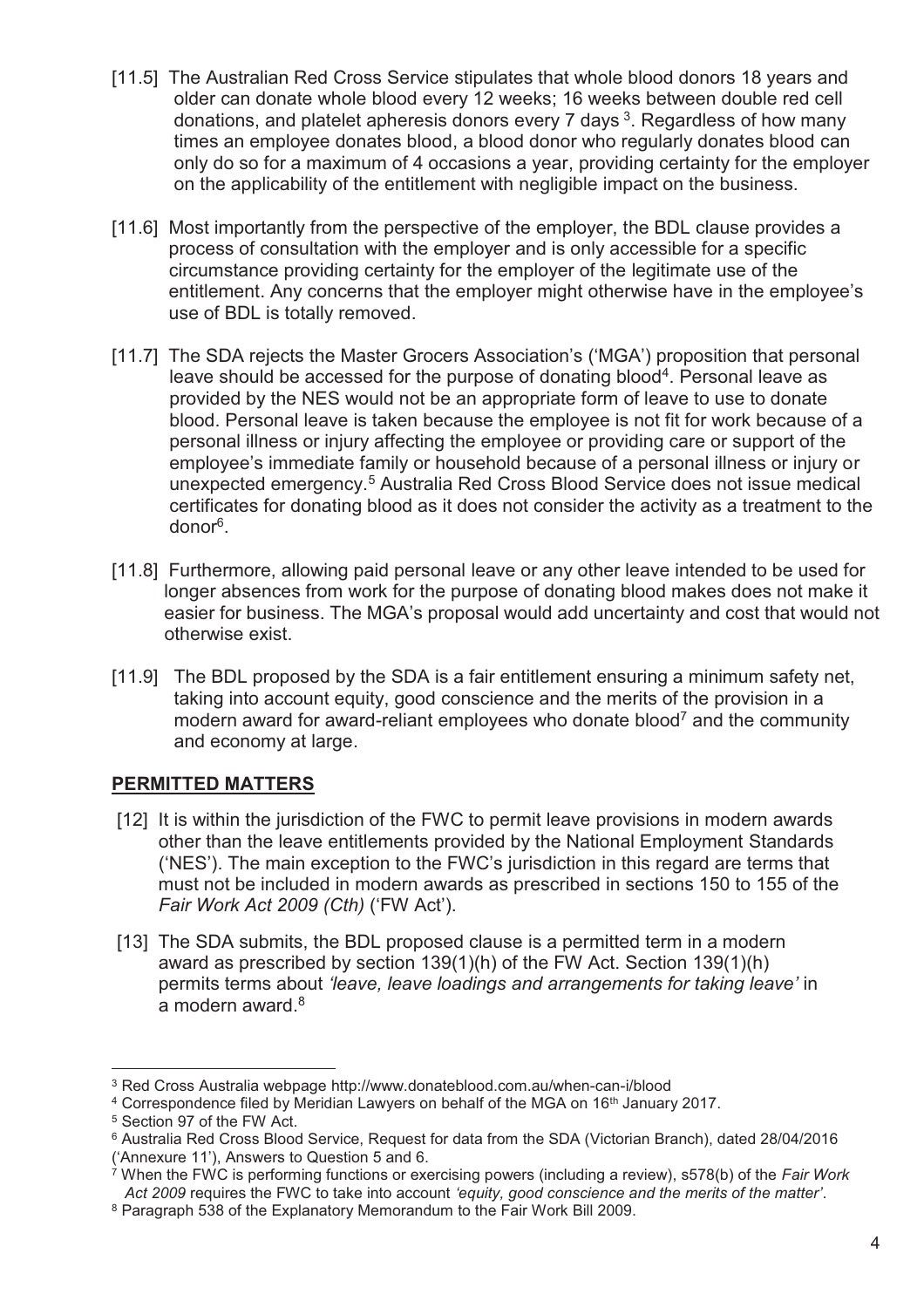[14] Furthermore, all elements of the BDL proposed clause outlined in paragraphs [11.1] to [11.5] are permitted in a modern award by section 142(1) of the FW Act. Section 142(1) permits terms that are *'incidental to a term that is permitted or required to be in the modern award'* and *'essential for the purpose of making a particular term operate in a practical way'*. 9

#### **STATUTORY FRAMEWORK**

- [15] The FWC has broad discretion under section 156 of the FW Act as to the conduct of the four yearly review of modern awards. However, the FWC must ensure that the modern awards, together with the National Employment Standards ('NES'), provide a fair and relevant minimum safety net of terms and conditions, taking into account the Modern Awards Objective set out in section 134(1) of the FW Act.
- [16] Section 138 of the FW Act emphasises the importance of the Modern Awards Objective by requiring that the FWC must be satisfied that a modern award includes only terms that are 'necessary to achieve the modern awards objective'.
- [17] The FWC needs to ensure a 'stable' modern award system<sup>10</sup> which means that a party seeking to vary a modern award in the context of this review must advance a merit argument accompanied by probative evidence demonstrating the facts in support of the proposed variation. The FWC will also consider the historical context applicable to each modern award and will take into account previous decisions relevant to any contested issue<sup>11</sup>.
- [18] The factors set out in section  $134(1)(a)$  to (h) in the modern awards objective are '*broad considerations which the Commission must take into account in considering whether a modern award meets the objective set by s 134(1)'.12*
- [19] No particular weight should be attached to any one consideration over another, and not all the matters identified in section 134(1) will necessarily be relevant to a particular proposal to vary a modern award.<sup>13</sup>
- [20] To the extent there is any tension between some of the considerations in section 134(1), *'the Commission's task is to balance the various considerations and ensure that modern awards, together with the NES, provide a fair and relevant minimum safety net of terms and conditions.'14*
- [21] Furthermore, consistent with the Explanatory memorandum to the Fair Work Bill 2008, the FWC '*will be guided by criteria which takes into account public, social interest and economic aspects when considering whether and how to vary the content of modern awards'*. 15

<sup>9</sup> Paragraphs 559 and 560 of the Explanatory Memorandum to the Fair Work Bill 2009.

 $10$  Section 134(1)(g) of the FW Act.

<sup>11</sup> *Re Four Yearly Review of Modern Awards – Preliminary Jurisdictional Issues* [2014] FWCB 1788 at paragraph [24].

<sup>12</sup> Collier, Bromberg, Katzman JJ at paragraph [109] in *National Retailers Association v Fair Work Commission* (2014) 225 FCR 154.

<sup>&</sup>lt;sup>13</sup> Four Yearly Review of Modern Awards – Annual Leave [2015] FWCFC 3406 at para(s) [19] – [20].

<sup>&</sup>lt;sup>14</sup> Four Yearly Review of Modern Awards – Annual Leave [2015] FWCFC 3406 at paragraph [20].

<sup>15</sup> Paragraphs [96] and [97] of the Explanatory Memorandum to the Fair Work Bill 2008.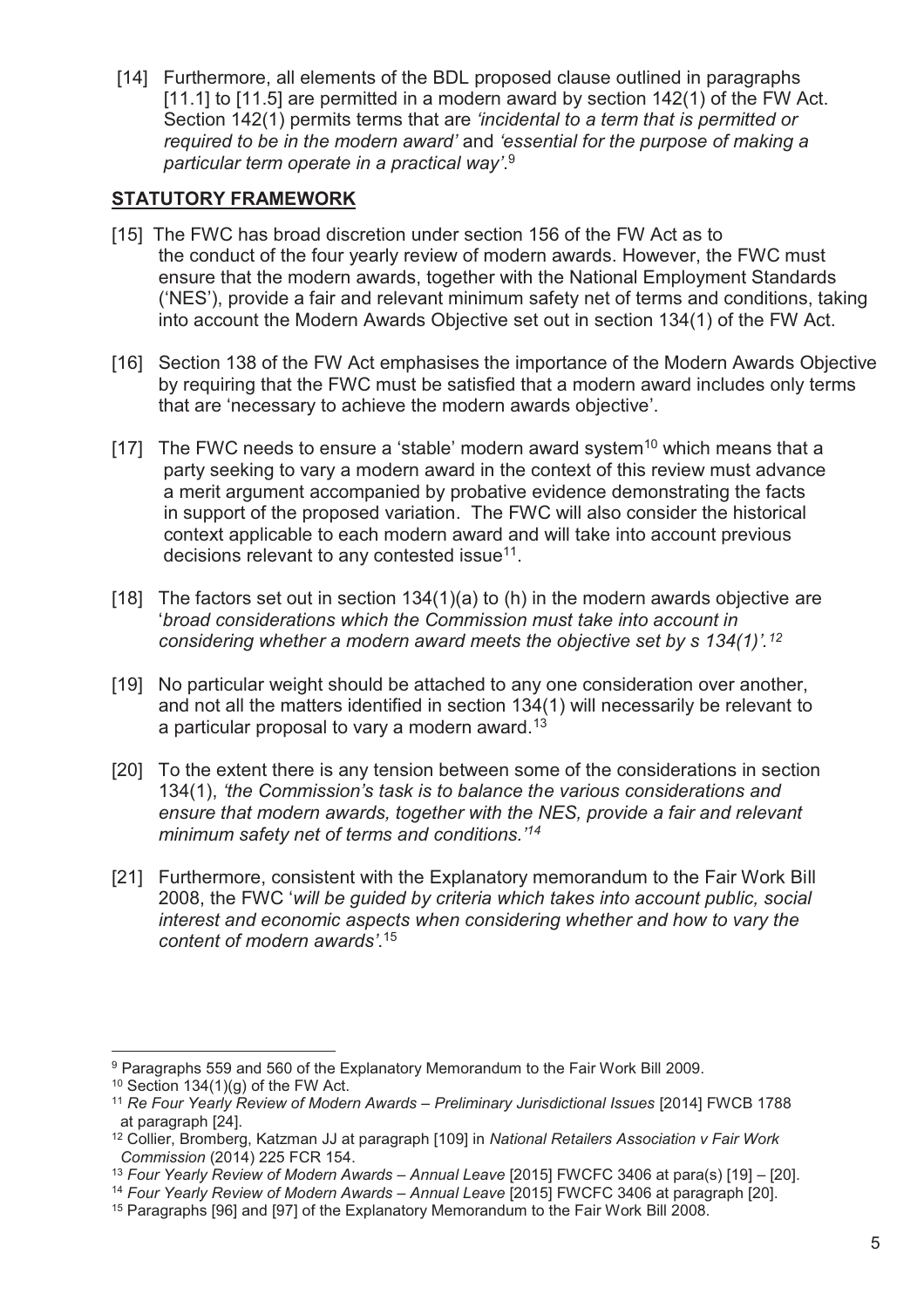#### **EVIDENCE**

- [22] The SDA's application is supported by evidence from witnesses who donate blood; similar provisions existing in enterprise agreements and in a number of various predecessor awards for decades prior to the modern awards.
- [23] At a general level the SDA's submission in support of BDL as a workplace entitlement in the awards listed in paragraph [9] addresses matters that are of public and social importance and promotes an essential benefit to the community and the economy.

#### **HISTORICAL CONTEXT OF BLOOD DONOR LEAVE IN PREDECESSOR AWARDS**

[24] Blood donor leave was a common feature in old State Awards across Victoria, South Australia, New South Wales and to a limited extent in Queensland which were predecessors to the modern awards listed in paragraph [9] of this submission<sup>16</sup>.

#### **Victoria**

- [25] In Victoria, paid BDL for permanent employees was a common feature in State awards from 1976 and continued to exist in federal awards which were predecessors to the awards listed in paragraph [9] of this submission.
- [26] Prior to the mid-1980s, State Wages Boards ('Boards') operated in Victoria to oversee Determinations made for specific industry State awards. These Boards were presided over by an independent Chairperson and were comprised of employer and employee representatives from their respective industries. Representatives on these Boards could make applications to amend awards of which the Board had coverage.
- [27] Below is a table of the State awards and details of when determinations were made by the Board to insert the entitlement of paid BDL for permanent employees into the awards (not exhaustive).

| Board(s)/Award:      | Date of consent<br>by the Board to<br>insert BDL:                                                      | <b>BDL</b> provision:                                                                                                       | Date of operation<br>of the BDL<br>provision: |
|----------------------|--------------------------------------------------------------------------------------------------------|-----------------------------------------------------------------------------------------------------------------------------|-----------------------------------------------|
| <b>General Shops</b> | Meetings held in<br>Melbourne on 29 <sup>th</sup><br>November and<br>13 <sup>th</sup> December<br>1976 | Full time and part<br>time employees<br>entitled to up to 2<br>hours on 4 occasions<br>per year without<br>deduction of pay | From the 14 <sup>th</sup><br>December 1976    |
| <b>Food Shops</b>    | Meetings held in<br>Melbourne on 29 <sup>th</sup><br>November and<br>13 <sup>th</sup> December<br>1976 | Full time and part<br>time employees<br>entitled to up to 2<br>hours on 4 occasions<br>per year without<br>deduction of pay | From the 14 <sup>th</sup><br>December 1976    |

<sup>&</sup>lt;sup>16</sup> The examples of the pre-modern federal awards in paragraph [25] to [30] of this submission that had BDL is not exhaustive.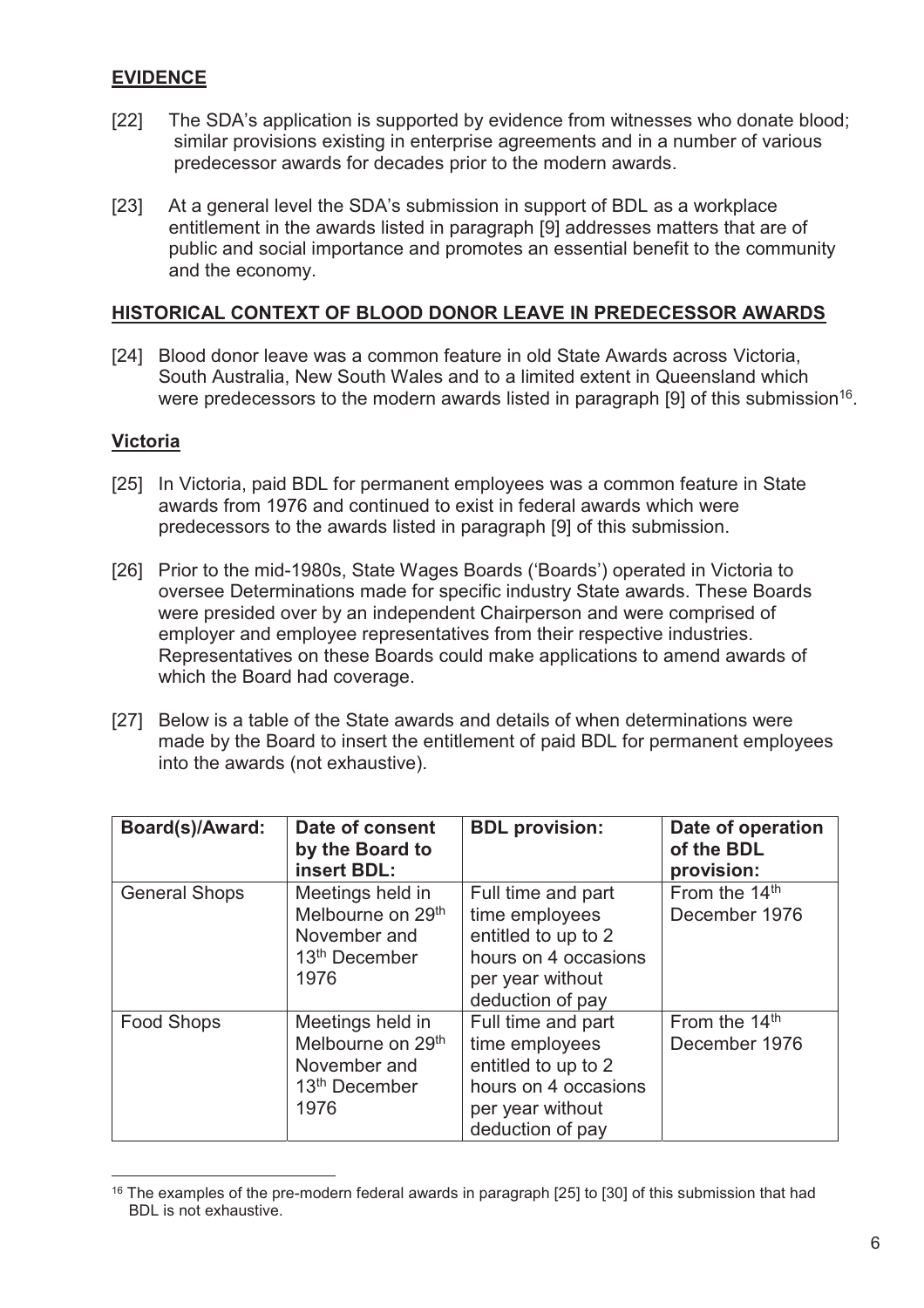| Board(s):                                             | Date of consent<br>by the Board to<br>insert BDL:                                                      | <b>BDL</b> provision:                                                                                                       | Date of operation<br>of the BDL<br>provision:                                                                               |
|-------------------------------------------------------|--------------------------------------------------------------------------------------------------------|-----------------------------------------------------------------------------------------------------------------------------|-----------------------------------------------------------------------------------------------------------------------------|
| Clothing and<br>Footwear                              | Meetings held in<br>Melbourne on 29 <sup>th</sup><br>November and<br>13 <sup>th</sup> December<br>1976 | Full time and part<br>time employees<br>entitled to up to 2<br>hours on 4 occasions<br>per year without<br>deduction of pay | From the 14 <sup>th</sup><br>December 1976                                                                                  |
| <b>Chemists Shops</b>                                 | Meetings held in<br>Melbourne on 20th<br>October and 10th<br>November 1981                             | Full time and part<br>time employees<br>entitled to up to 2<br>hours on 4 occasions<br>per year without<br>deduction of pay | From first full pay<br>period on or after<br>23rd November<br>1981                                                          |
| Electrical,<br>Furniture and<br><b>Hardware Shops</b> | Meetings held in<br>Melbourne on 29 <sup>th</sup><br>November and<br>13 <sup>th</sup> December<br>1976 | Full time and part<br>time employees<br>entitled to up to 2<br>hours on 4 occasions<br>per year without<br>deduction of pay | From the 14 <sup>th</sup><br>December 1976                                                                                  |
| <b>Wholesale Wine</b><br>and Spirits Stores           | Unable to<br>ascertain                                                                                 | Full time and part<br>time employees<br>entitled to up to 2<br>hours on 4 occasions<br>per year without<br>deduction of pay | Present in the<br>Determination in<br>operation from the<br>first pay period on<br>or after 24th<br>December 1976           |
| <b>Bread Carters</b>                                  | Meeting held on<br>14th October 1981                                                                   | Full time and part<br>time employees<br>entitled to up to 2<br>hours on 4 occasions<br>per year without<br>deduction of pay | From first full pay<br>period on or after<br>28th October 1981                                                              |
| Wholesale<br><b>Grocers</b>                           | Unable to<br>ascertain                                                                                 | Full time and part<br>time employees<br>entitled to up to 2<br>hours on 4 occasions<br>per year without<br>deduction of pay | Present in the<br>Determination in<br>operation from the<br>first pay period on<br>or after 9 <sup>th</sup> January<br>1981 |

- [28] The determinations to insert paid BDL into the State awards were as a result of Meetings held by the Board(s) and inserted into the relevant awards by consent of the representatives on the Board(s) **('Annexures 1A, 1B, 1C, 1D, 1E, 1F, 1G, and 1H').**
- [29] In Victoria, the entitlement to BDL described above was carried over into federal awards when the Victorian government ceded most of its industrial powers to the Commonwealth in 1996. Many employers were roped into the Victorian federal awards over a number of years (too many to list for the purposes of this submission). The awards became common rule in 2005 until they were replaced by the modern awards.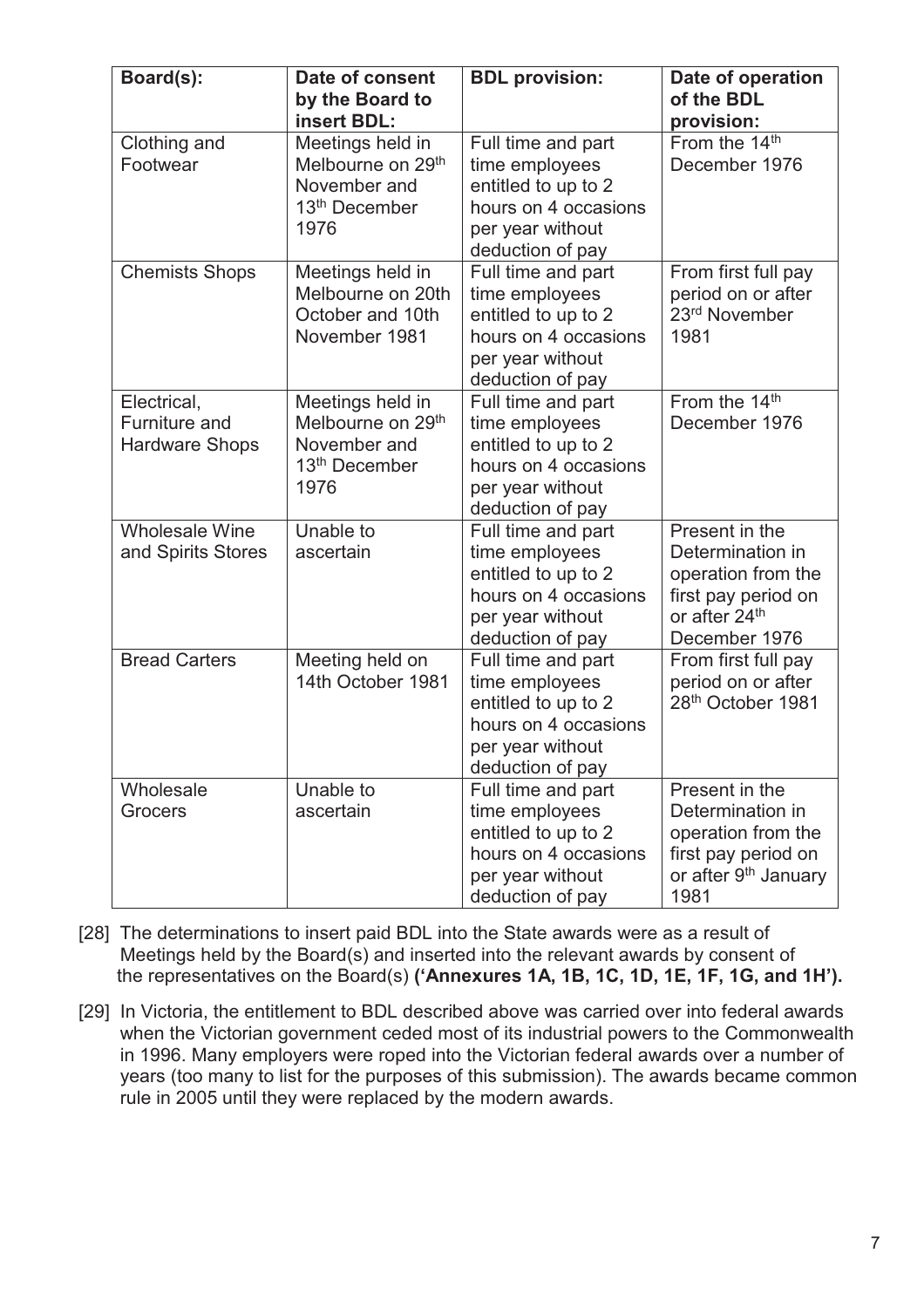- [30] The BDL provision could be found in federal awards in Victoria, such as the Hairdressing and Beauty Services – Victoria – Interim Award 1996 **('Annexure 2')**; the Victorian Shops Interim Award 1994 **(Annexure 3')**; the Pharmacy Assistants – Victoria – Award 1994 which was later removed from the award by the Commission in 1999 (**Annexures 4A and 4B')**<sup>17</sup>**;** and SDA (Booksellers and Stationers) Interim Award 1994 **('Annexure 5')**. In Victoria, these awards were predecessors to the modern awards listed in paragraph [9] of this submission.
- [31] At the end of 1996, a very significant number of employees covered by the federal Victorian Shops Interim Award 1994 or a collective agreement where the SDA is a party, had access to paid BDL $18$ . In that period, ABS records 247,100 Victorian employees (full time  $-130,800$ and part time – 116,300) were working in retail.
- [32] However, in the late 1990s, the *Industrial Relations Act 1988 (Cth)* was replaced by the Wo*rkplace Relations Act 1996 (Cth)* ('WR Act 1996')*.* Section 89A of the WR Act 1996 confined awards to twenty allowable matters. From 1 July 1998, non-allowable matters in a federal award such as BDL ceased to have effect.

### [33] **South Australia**

- [33.1] In South Australia, a number of State awards some of which were predecessors to the modern awards listed in paragraph [9] had an entitlement to BDL provision. The benefit was limited to Full time employees. These awards were the *Retail Industry (South Australia) Award; Retail Pharmaceutical Chemists Award; General Storeworkers, Packers Wholesale Sellers and Distributors Award; Cafes and Restaurants (South Australia) Award; Delicatessens, Industrial and Commercial Canteens, Unlicensed Cafes and Restaurants Etc., Award,* and *Boarding Houses, Guest Houses, Etc., Award* **('Annexure 5A')**.
- [33.2] At the end of 2003, ABS records 37,900 South Australian full time employees working in retail. A significant proportion that were covered by the retail awards listed in paragraph [33.1] or a collective agreement where the SDA is a party, had access to paid BDL19.

### [34] **New South Wales**

- [34.1] In New South Wales, BDL could be found in State awards such as the *Shop Employees State) Award (AN120499); Warehouse Employees – Drug (State) Award (AN120632); Restaurants, &c., Employees (State) Award (AN120468); Bootmakers and Heel Bar Operatives, &c. (State) Award;* and the *Tennis Strings and Sutures Industry (State) Award (AN2120548)* **('Annexure 6')**.
- [34.2] In March 2006, ABS records 387,200 employees in New South Wales working in retail (full time – 209,600 and part time – 177,600). A significant proportion that were covered by the retail award listed in paragraph [34.1] or collective agreement where the SDA is a party, had access to paid  $BDL<sup>20</sup>$ .

 $\overline{a}$ <sup>17</sup> Decision by Commissioner Hingley on 4 May 1999 of the Shop, Distributive and Allied Employees Association – Victorian Pharmacy Assistants Award 1994 on 'Allowable Matters', clauses to be deleted from the award, at page 30 (S0539 Dec 434/99 M Print R4358).

<sup>18</sup> November 1996 from ABS, Labour Force, Australia, Detailed, Quarterly, Nov 1996, Catalogue No. 6291.0.55.003, Victoria, Retail Trade.

<sup>19</sup> November 2003 from ABS, Labour Force, Australia, Detailed, Quarterly, Nov 2003, Catalogue No. 6291.0.55.003, South Australia, Retail Trade.

<sup>20</sup> ABS, Labour Force, Australia, Detailed, Quarterly, March 2006, Catalogue No. 6291.0.55.003, NSW,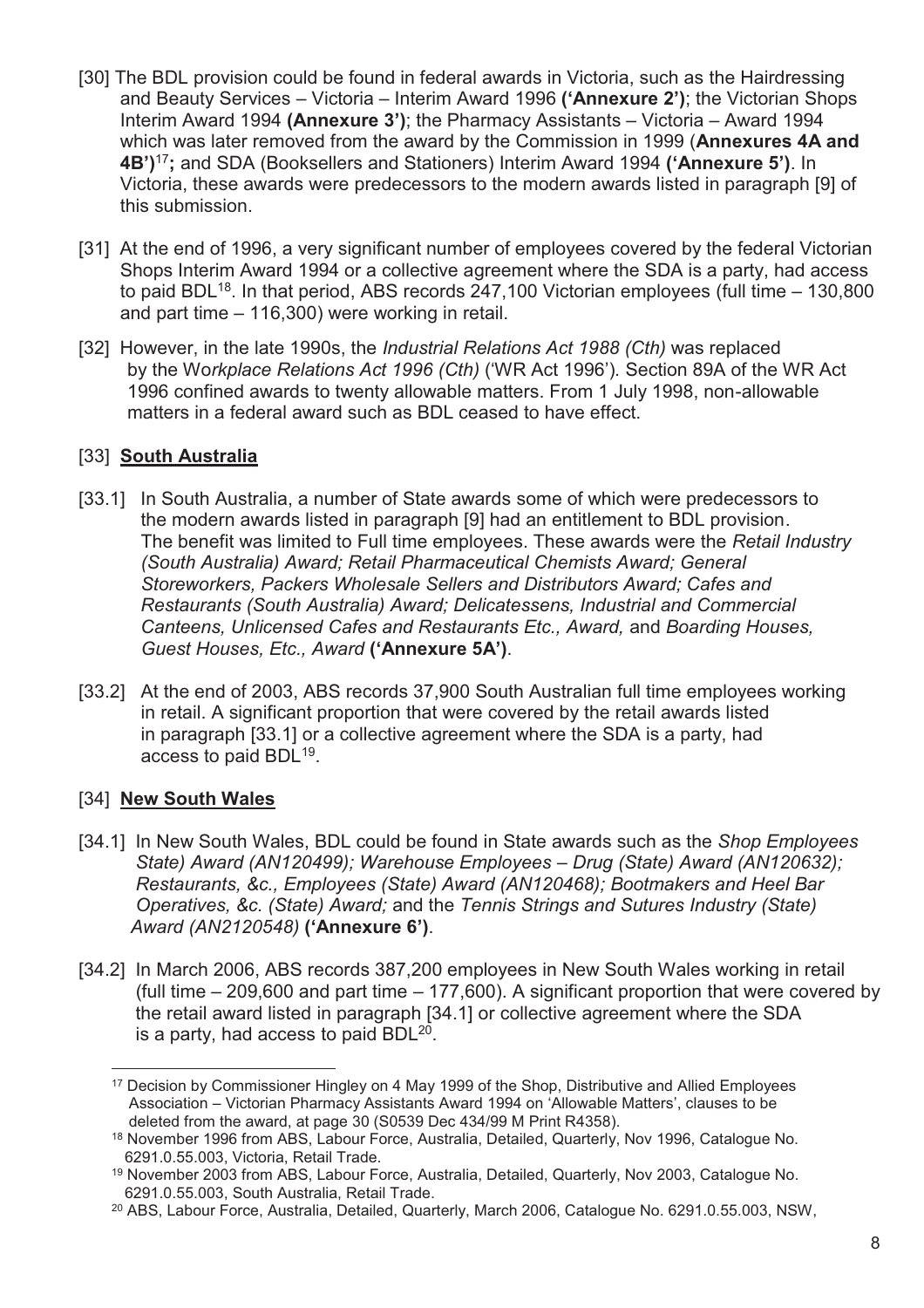### [35] **Queensland**

[35.1] In Queensland, BDL was found in an enterprise fast food award known as the *Quick Service Food outlets (QSFO'S) Award - State 2004* which applied to a number of fast food operators outlined in clause of 1.4 of the Award coverage21 **('Annexure 7')**.

#### **Enterprise Agreements with Blood Donor Leave as a Standard Povision**

[36] BDL exists in many collective agreements across all jurisdictions in the retail and fast food industry that cover a multitude of employees. The table below lists collective agreements that contain BDL in addition to leave provisions provided by the NES (Note: BDL exists in collective agreements in industries not covered by the awards of interest in this submission, e.g. warehousing):

| <b>Enterprise</b>               | <b>Blood Donor</b>    | F/T and         | <b>Payment:</b> | <b>Time and</b>   |
|---------------------------------|-----------------------|-----------------|-----------------|-------------------|
| <b>Agreement:</b>               | <b>Leave Clause #</b> | $P/T$ :         |                 | occasions         |
| <b>Woolworths National</b>      | 8.4                   | F/T and P/T     | Without         | Up to 2 hours     |
| Supermarket                     |                       |                 | deduction of    | on 4 occasions    |
| <b>Agreement 2012</b>           |                       |                 | pay             | per year          |
| <b>Coles Supermarkets</b>       | 6.7                   | F/T and P/T     | Without         | Up to 2 hours     |
| Australia Pty Ltd and           |                       |                 | deduction of    | on 4 occasions    |
| <b>Bi-Lo Pty Limited</b>        |                       |                 | pay             | per year          |
| <b>Retail Agreement</b><br>2011 |                       |                 |                 |                   |
| Dan Murphy's                    | 27                    | Weekly          | Paid leave      | Up to 2 hours     |
| <b>Agreement 2012</b>           |                       | Employee        |                 | on 4 occasions    |
|                                 |                       |                 |                 | per year          |
| <b>Master Grocers</b>           | 29                    | F/T and P/T     | Without         | Up to 2 hours     |
| Australia and Shop,             |                       |                 | deduction of    | on 4 occasions    |
| <b>Distributive</b>             |                       |                 | pay             | per year          |
| Employees'<br>Association       |                       |                 |                 | <b>Refer to</b>   |
|                                 |                       |                 |                 |                   |
| Enterprise<br>Agreement 2014    |                       |                 |                 | paragraph<br>[38] |
| <b>Master Grocers</b>           | 29                    | $F/T$ and $P/T$ | Without         | Up to 2 hours     |
| <b>Australia Limited</b>        |                       |                 | deduction of    | on 4 occasions    |
| (Michael's IGA                  |                       |                 | pay             | per year          |
| Supermarkets) and               |                       |                 |                 |                   |
| Shop, Distributive              |                       |                 |                 |                   |
| Employees'                      |                       |                 |                 |                   |
| Association                     |                       |                 |                 |                   |
| Enterprise                      |                       |                 |                 |                   |
| Agreement 2014                  |                       |                 |                 |                   |
| <b>Bunnings SDA Retail</b>      | 6.4                   | F/T and P/T     | Without         | Up to 2 hours     |
| <b>Trade Agreement</b>          |                       |                 | deduction of    | on 4 occasions    |
| 2013                            |                       |                 | pay             | per year          |

Retail Trade.

<sup>&</sup>lt;sup>21</sup> Clause 1.4 of the award states that the award covers all employees engaged in the operations of Quick Service Food Outlets throughout Queensland, employed by Collins Restaurants Management Pty Ltd, and its franchises; Sunstate Foods Pty Ltd; McDonalds Australia Pty Ltd, and their Queensland franchises; Provided that the Award did not apply to establishments which have licence to sell alcohol and to the exclusion of the *Retail Take-Away Food Award – South-Eastern Division 2003.*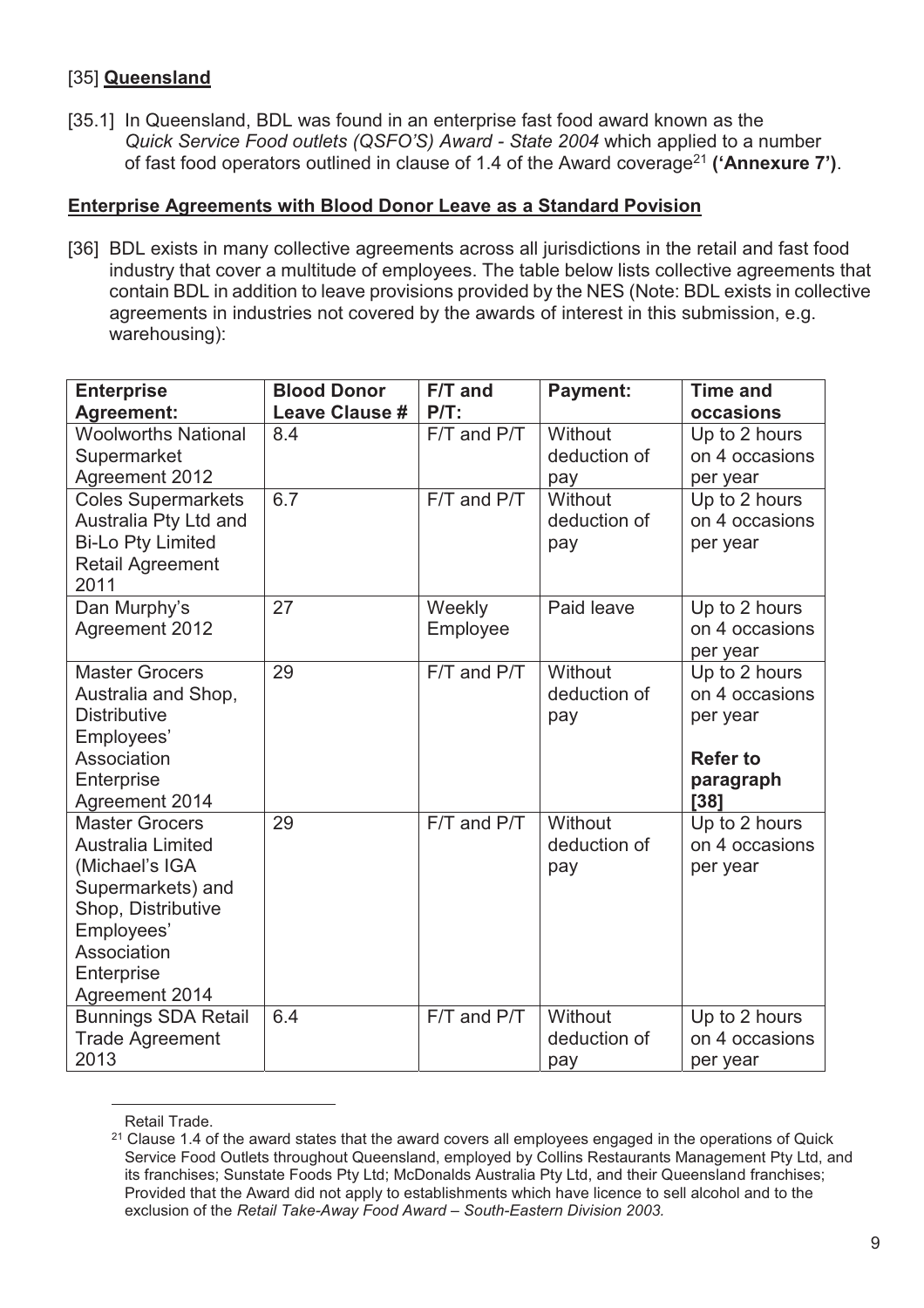| <b>Enterprise</b><br><b>Agreement:</b>                                                                                                                                                    | <b>Blood Donor</b><br><b>Leave Clause #</b> | F/T and<br>$P/T$ :         | <b>Payment:</b>                | <b>Time and</b><br>occasions                                                     |
|-------------------------------------------------------------------------------------------------------------------------------------------------------------------------------------------|---------------------------------------------|----------------------------|--------------------------------|----------------------------------------------------------------------------------|
| <b>Bunnings Retail</b><br><b>Trade Victoria</b><br>Agreement 2013                                                                                                                         | 6.4                                         | $F/T$ and $P/T$            | Without<br>deduction of<br>pay | Up to 2 hours<br>on 4 occasions<br>per year                                      |
| <b>Coles Supermarkets</b><br>Australia Pty Ltd and<br><b>Bi-Lo Pty Limited</b><br><b>Retail Agreement</b><br>2011                                                                         | 6.7                                         | F/T and P/T                | Without<br>deduction of<br>pay | Up to 2 hours<br>on 4 occasions<br>per year                                      |
| Dan Murphy's<br><b>Agreement 2012</b>                                                                                                                                                     | 27                                          | Weekly<br>Employee         | Paid leave                     | Up to 2 hours<br>on 4 occasions<br>per year                                      |
| <b>Master Grocers</b><br>Australia Limited<br>(Boundy's IGA<br>Supermarkets) and<br>Shop, Distributive and<br>Allied Employees'<br><b>Association Enterprise</b><br>Agreement 2014        | 29                                          | F/T and P/T                | Without<br>deduction of<br>pay | Up to 2 hours<br>on 4 occasions<br>per year<br><b>Refer to</b><br>paragraph [40] |
| <b>Master Grocers</b><br><b>Australia Limited</b><br>(King's Family<br>Supermarkets) and<br>Shop, Distributive<br>and Allied<br>Employees'<br>Association<br>Enterprise<br>Agreement 2014 | 29                                          | F/T and P/T                | Without<br>deduction of<br>pay | Up to 2 hours<br>on 4 occasions<br>per year                                      |
| <b>Master Grocers</b><br>Australia Limited<br>(Reddrop's<br>FoodWorks) and<br>Shop, Distributive<br>and Allied<br>Employees'<br><b>Association</b><br>Enterprise<br>Agreement 2014        | 29                                          | F/T and P/T                | Without<br>deduction of<br>pay | Up to 2 hours<br>on 4 occasions<br>per year                                      |
| <b>Country Road Retail</b><br><b>Team Members</b><br><b>Collective Agreement</b><br>Vic, Tas & Qld 2009                                                                                   | Part H                                      | A retail<br>team<br>member | Without<br>deduction of<br>pay | Up to 2 hours<br>on 4 occasions<br>per year                                      |
| <b>Freedom Retail</b><br>Enterprise<br>Agreement 2013-<br>2016                                                                                                                            | 39                                          | F/T and P/T                | Without<br>deduction of<br>pay | Up to 2 hours<br>on 4 occasions<br>per year                                      |
| <b>Kmart Australia</b><br><b>Agreement 2012</b>                                                                                                                                           | 22                                          | $F/T$ and $P/T$            | Paid leave                     | Up to 2 hours<br>on 4 occasions<br>per year                                      |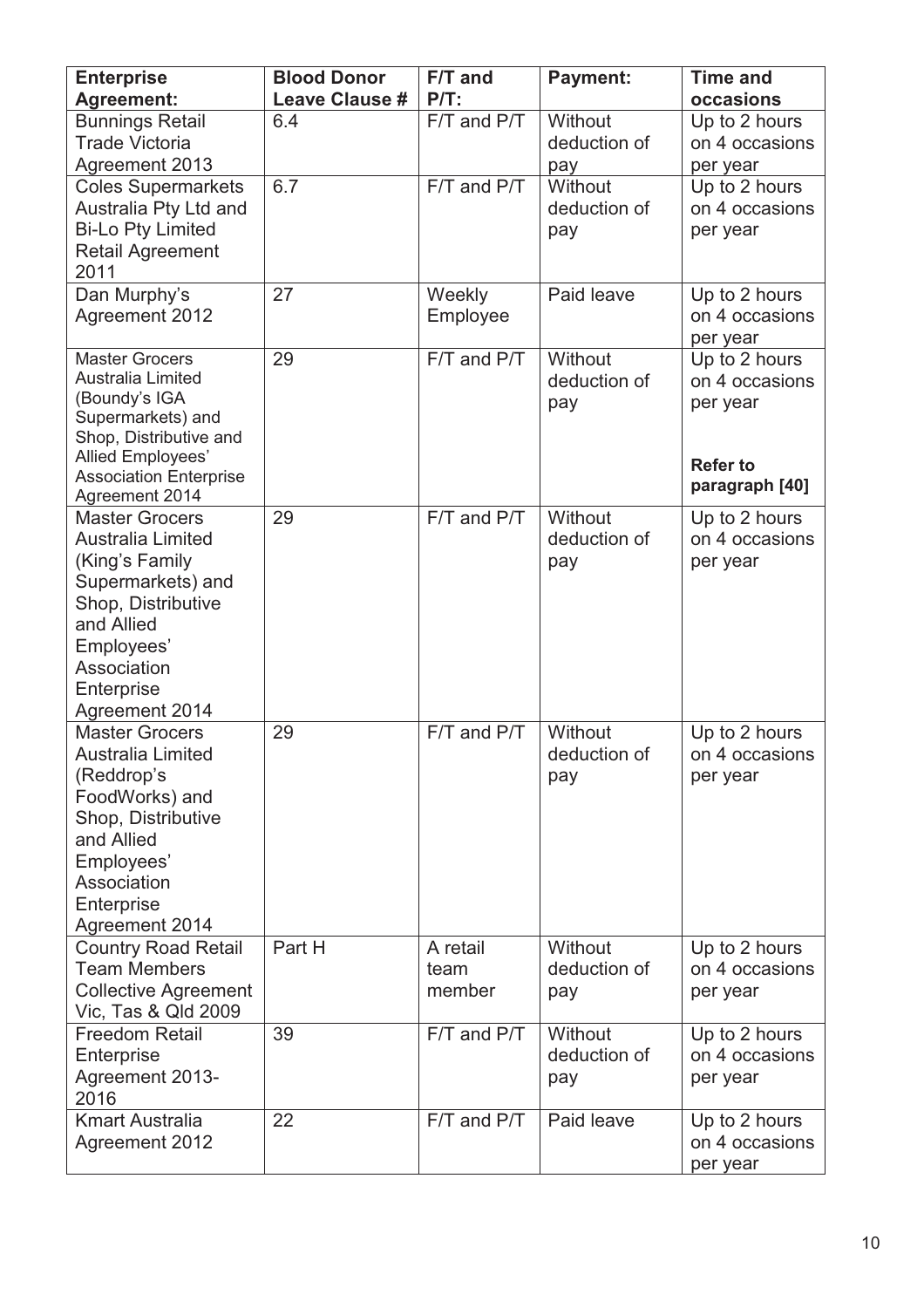| <b>Enterprise</b><br><b>Agreement:</b>                                                                                                                  | <b>Blood Donor</b><br><b>Leave Clause #</b> | F/T and P/T:                 | <b>Payment:</b>                | <b>Time and</b><br>occasions                |
|---------------------------------------------------------------------------------------------------------------------------------------------------------|---------------------------------------------|------------------------------|--------------------------------|---------------------------------------------|
| <b>Target Australia</b><br><b>Retail Agreement</b><br>2012                                                                                              | 7.7                                         | F/T and P/T                  | Paid leave                     | Up to 2 hours<br>on 4 occasions<br>per year |
| <b>Officeworks</b><br><b>Agreement 2012</b>                                                                                                             | 30                                          | F/T and P/T                  | <b>Paid Leave</b>              | Up to 2 hours<br>on 4 occasions<br>per year |
| Pizza Hut - SDA<br><b>National Employee</b><br><b>Relations Agreement</b><br>2010                                                                       | 22                                          | Full time<br>only            | Without<br>deduction in<br>pay | Up to 2 hours<br>on 4 occasions<br>per year |
| <b>Priceline Retail</b><br><b>Employees</b><br>Enterprise<br>Agreement 2013                                                                             | 34                                          | F/T and P/T                  | Without<br>deduction of<br>pay | Up to 2 hours<br>on 4 occasions<br>per year |
| <b>Lion Retail Holdings</b><br><b>Pty Ltd Employees</b><br>Enterprise<br>Agreement 2011 (T/A<br>Priceline)                                              | 29                                          | F/T and P/T                  | Without<br>deduction of<br>pay | Up to 2 hours<br>on 4 occasions<br>per year |
| <b>Red Rooster</b><br>Agreement 2009                                                                                                                    | 22                                          | F/T and P/T                  | Without<br>deduction in<br>pay | Up to 2 hours<br>on 4 occasions<br>per year |
| The Reject Shop<br>Agreement 2014                                                                                                                       | 43                                          | F/T and P/T                  | Paid leave                     | Up to 2 hours<br>on 4 occasions<br>per year |
| <b>Super Retail Group</b><br>Enterprise<br>Agreement 2015<br>(Supercheap Auto,<br><b>BCF, GoldCross</b><br>Cycles, Rays, A Mart<br>Sports, Rebel Sport) | Section 5                                   | F/T and P/T                  | Without<br>deduction of<br>pay | Up to 2 hours<br>on 4 occasions<br>per year |
| <b>Bunnings</b><br>Warehouse/Small<br><b>Format Stores</b><br>Agreement 2013                                                                            | 28                                          | Full time<br>only            | Without<br>deduction of<br>pay | Up to 2 hours<br>on 4 occasions<br>per year |
| <b>BWS Enterprise</b><br>Agreement 2013                                                                                                                 | 6.10                                        | Weekly<br>employee           | Paid leave                     | Up to 2 hours<br>on 4 occasions<br>per year |
| <b>Eureka Operations</b><br>Fuel and<br><b>Convenience Team</b><br>Member Agreement<br>2011 (Coles Express)                                             | 23                                          | Permanent<br>team<br>members | Paid leave                     | Up to 2 hours<br>on 4 occasions<br>per year |
| <b>Coles Liquor Group</b><br><b>Retail Agreement</b><br>2014 (Liquorland)                                                                               | 38                                          | F/T and P/T                  | Paid leave                     | Up to 2 hours<br>on 4 occasions<br>per year |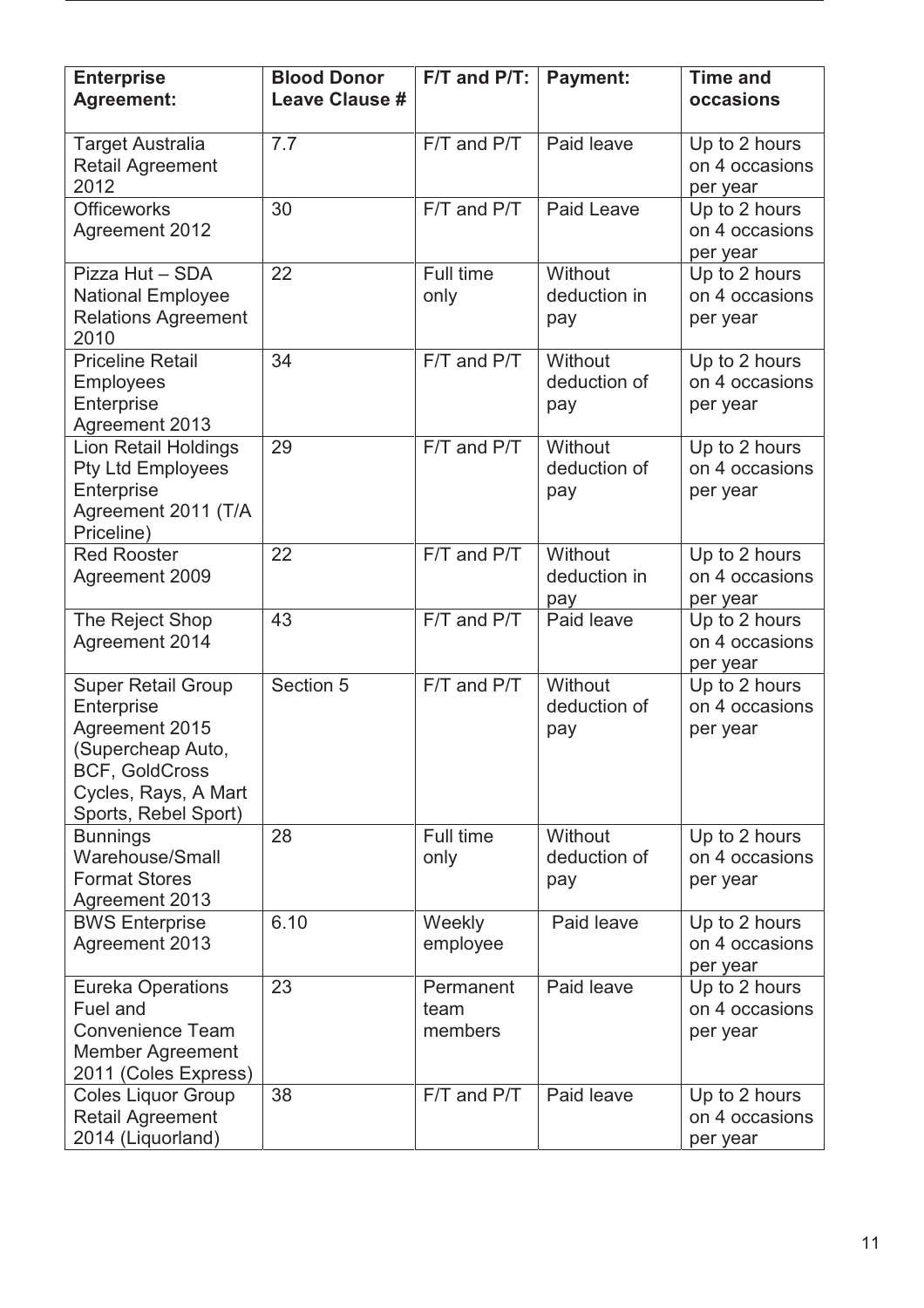| <b>Enterprise</b>                                  | <b>Blood Donor</b>    | F/T and P/T: | <b>Payment:</b> | <b>Time and</b>                 |
|----------------------------------------------------|-----------------------|--------------|-----------------|---------------------------------|
| <b>Agreement:</b>                                  | <b>Leave Clause #</b> |              |                 | occasions                       |
| David Jones                                        | 12                    | Permanent    | Paid leave      | Up to 2 hours                   |
| Enterprise                                         |                       | employees    |                 | on 4 occasions                  |
| <b>Agreement 2012</b>                              |                       |              |                 | per year                        |
| McDonald's Australia                               | 38                    | Weekly       | Without         | Up to 2 hours                   |
| Enterprise                                         |                       | Employee     | deduction of    | on 4 occasions                  |
| Agreement 2013                                     |                       |              | pay             | per year                        |
| <b>Myer Stores</b>                                 | 48                    | F/T and P/T  | Paid leave      | Up to 2 hours<br>on 4 occasions |
| Agreement 2010                                     |                       |              |                 |                                 |
| <b>Brotherhood of St</b>                           | A.10.11               | All          | Paid time off   | per year<br>Up to 2 hours       |
| Laurence, NUW and                                  |                       | employees    |                 | on 4 occasions                  |
| <b>SDA Enterprise</b>                              |                       |              |                 | per year                        |
| Agreement 2013                                     |                       |              |                 |                                 |
| Best & Less                                        | 7.6                   | Permanent    | Paid time off   | Up to 2 hours                   |
| Enterprise                                         |                       | team         |                 | on 4 occasions                  |
| Agreement 2013                                     |                       | members      |                 | per year                        |
| The Just Jeans                                     | 31                    | F/T and P/T  | Without         | Up to 2 hours                   |
| <b>Group Pty Ltd Retail</b>                        |                       |              | deduction of    | on 4 occasions                  |
| Agreement 2009                                     |                       |              | pay             | per year                        |
| (Just Jeans, Jacqui-                               |                       |              |                 |                                 |
| E, Peter Alexander,                                |                       |              |                 |                                 |
| Dotti, Portmans, Jay                               |                       |              |                 |                                 |
| Jays, Smiggle)                                     |                       |              |                 |                                 |
| Harris Scarfe                                      | 9.4                   | F/T and P/T  | Without         | Up to 2 hours                   |
| <b>Agreement 2011</b>                              |                       |              | deduction of    | on 4 occasions                  |
|                                                    |                       |              | pay             | per year                        |
| <b>Harris Scarfe</b><br><b>Distribution Centre</b> | 9.4                   | F/T and P/T  | Without         | Up to 2 hours                   |
|                                                    |                       |              | deduction of    | on 4 occasions                  |
| <b>Agreement 2011</b><br><b>Australian Liquor</b>  | 6.8                   | Weekly       | pay<br>Without  | per year<br>Up to 2 hours       |
| <b>Marketers Pty Ltd</b>                           |                       | Employee     | deduction of    | on 4 occasions                  |
| <b>Victorian Distribution</b>                      |                       |              | pay             | per year                        |
| <b>Centre Enterprise</b>                           |                       |              |                 |                                 |
| Agreement 2013                                     |                       |              |                 |                                 |
| <b>Woolworths Petrol</b>                           | 20                    | F/T and P/T  | Absent with     | Up to 2 hours                   |
| Enterprise                                         |                       |              | pay             | on 4 occasions                  |
| Agreement 2012                                     |                       |              |                 | per year                        |
| <b>Country Road Group</b>                          | 11                    | Permanent    | Paid leave      | Up to 2 hours                   |
| Logistics Omni                                     |                       | employees    |                 | on 4 occasions                  |
| <b>Fulfilment Centre</b>                           |                       |              |                 | per year                        |
| Enterprise                                         |                       |              |                 |                                 |
| Agreement 2015                                     |                       |              |                 |                                 |
| Shop Distributive and                              | 36                    | Weekly       | Without         | Up to 2 hours                   |
| <b>Allied Employees'</b>                           |                       | employees    | deduction of    | on 4 occasions                  |
| Association - Just                                 |                       |              | pay             | per year                        |
| Jeans Group Pty Ltd,                               |                       |              |                 |                                 |
| <b>Victorian Distribution</b>                      |                       |              |                 |                                 |
| <b>Centres Agreement</b>                           |                       |              |                 |                                 |
| 2015                                               |                       |              |                 |                                 |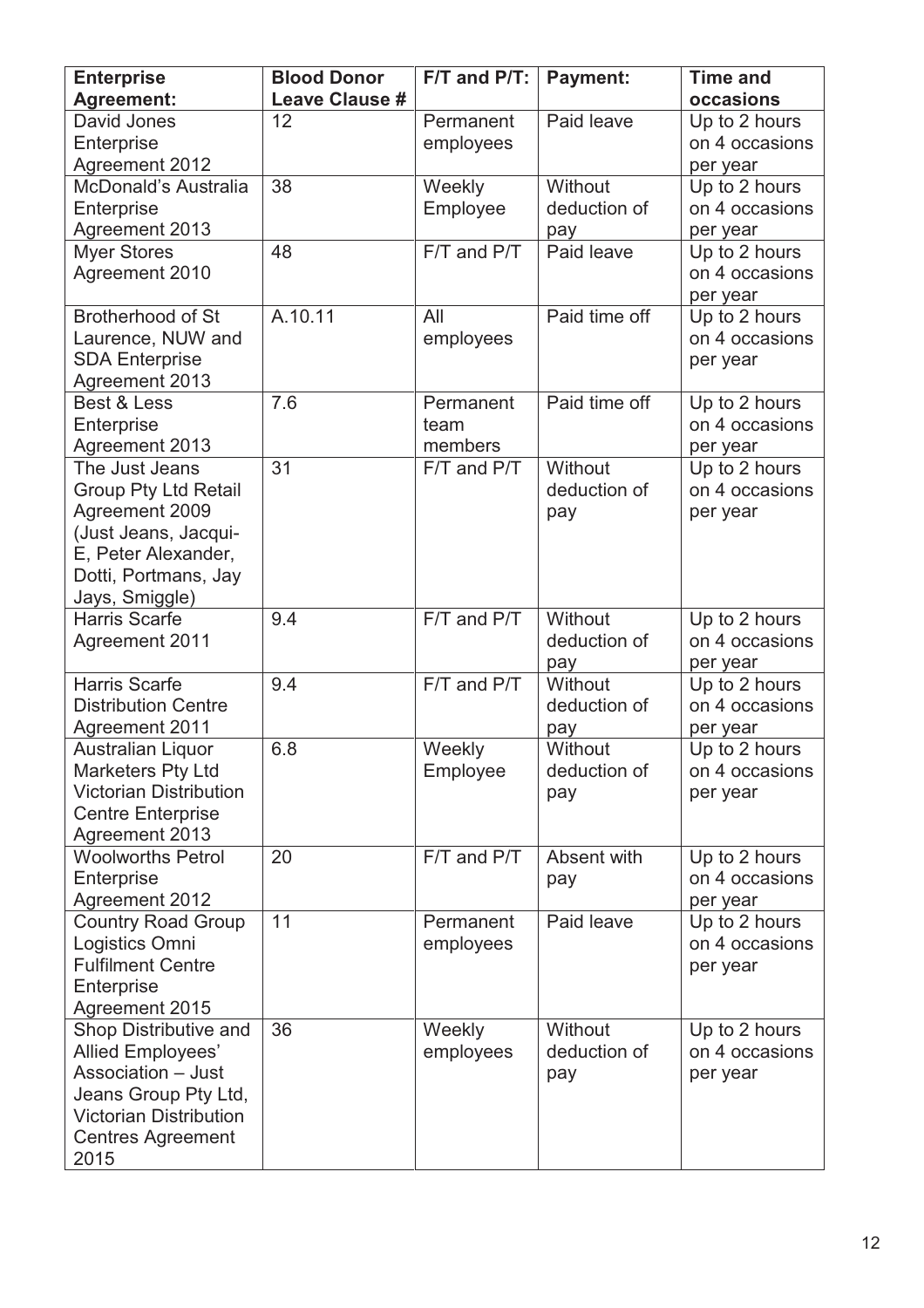- [37] The table of enterprise agreements in paragraph [36] above cover many employers which represent a range of small to large retailers. Some represented are independent grocery and liquor stores which the MGA claim to represent in its correspondence filed  $16<sup>th</sup>$  January 2017<sup>22</sup>.
- [38] In particular, the SDA notes the inclusion of paid BDL in the *Master Grocers Australia and Shop, Distributive Employees' Association Enterprise Agreement 2014* ('MGA Agreement 2014')*.* This is a multi-business agreement and the employers covered by this agreement are listed in schedule C **('Annexure 8').** These **49** independent grocery and liquor stores are represented by the MGA. Moreover, predated enterprise agreements which have been replaced by the 'MGA Agreement 2014' have always included paid BDL provision. For example, BDL can be found in the *Master Grocers Association of Victoria Enterprise Agreement 1999*. The **169** independent grocery and liquor stores covered by the agreement at the time are listed in schedule C of the agreement **('Annexure 9')**.
- [39] BDL has remained a common feature in all the agreements that continue to cover independent grocery and liquor retailers described in paragraph [38] and the SDA being a party to these agreements is not aware of any concerns or objections to the existence and application of BDL in these agreements. The fact that the MGA and employers listed in paragraph [35] have never raised objections to the inclusion of BDL, is evidence that BDL is considered a fair work place entitlement that can be accommodated by any size business. The cost and burden of paid BDL on any size business is negligible. Therefore, taking into account the Modern Awards Objective, paid BDL can be extended to award-reliant employees.
- [40] A further example is Boundy's IGA Supermarkets, an independent grocery and liquor Retailer operating two stores and presented by the MGA in negotiations of an Enterprise agreement approved by the Commission as recent as 2014 **(Annexure 10')**. This agreement like its predecessors provides BDL. There are other similar examples provided in the list above.
- [41] The SDA submits that regardless of the size of the business, paid BDL proposed is an entitlement that is sustainable for any business and achieves the Modern Awards Objective.
- [42] From the evidence provided by the SDA in this submission, the MGA's objections outlined in this case<sup>23</sup>, especially concerns about affordability in providing paid BDL, are unfounded.

### **WITNESSES IN SUPPORT OF THE SDA's APPLICATION**

 $\overline{a}$ 

[43] The SDA relies on the following evidence provided by 13 witnesses in support of the BDL benefit proposed in this application.

<sup>&</sup>lt;sup>22</sup> Correspondence filed by Meridian Lawyers on behalf of the MGA on 16<sup>th</sup> January 2017.

<sup>&</sup>lt;sup>23</sup> Correspondence filed by Meridian Lawyers on behalf of the MGA on 16<sup>th</sup> January 2017.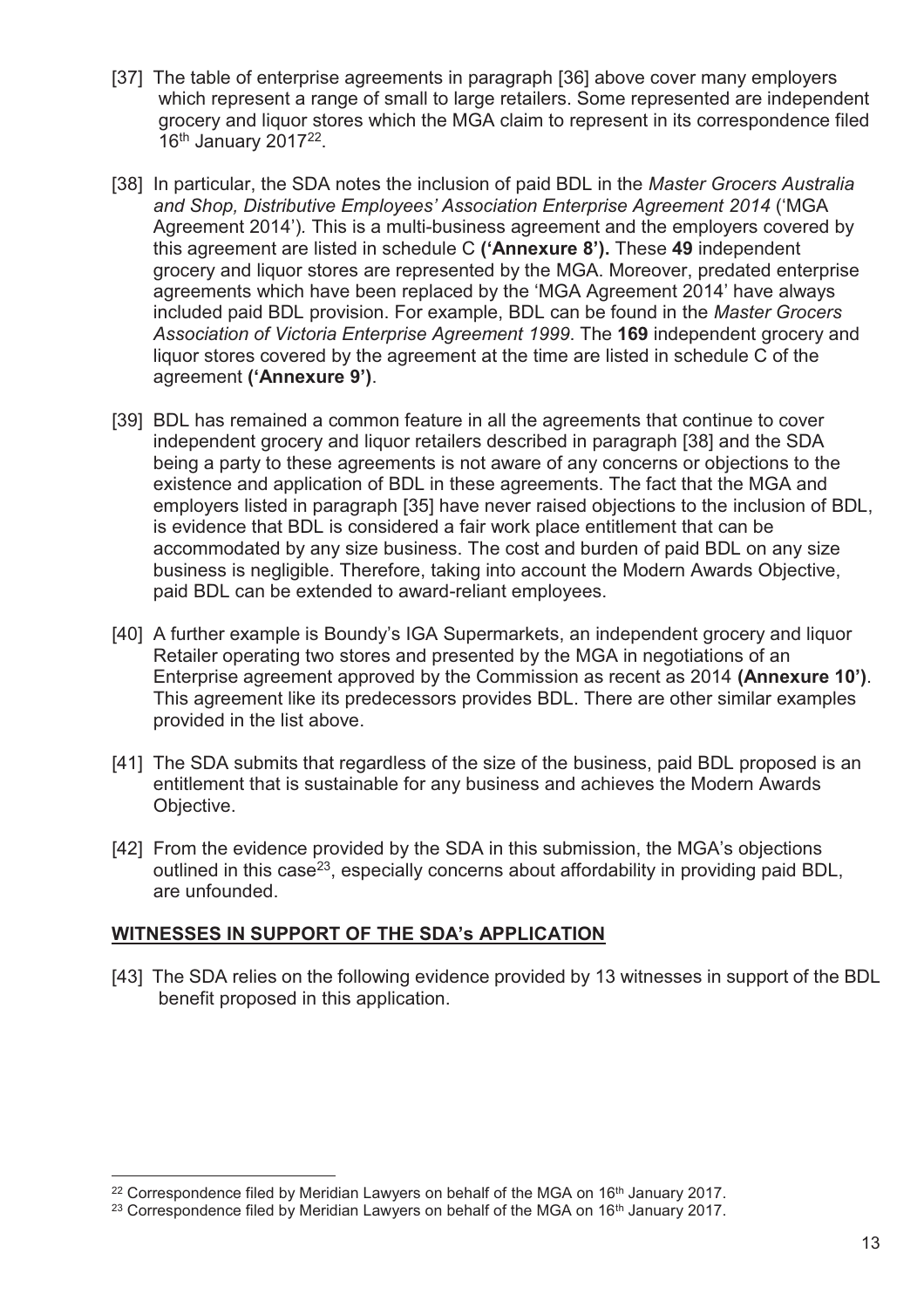# [43.1] **Trevor Zylstra ('Annexure 10A')**

 $[43.1.1]$  Trevor Zylstra is employed full time by  $\blacksquare$ 

**CBD, His terms and conditions of employment are covered by the** *General Retail Industry Award 2010.* He works 39 hours per week on an alternating 4 day/ 6 day roster over a two week cycle - Monday and Tuesday – 10am to 6pm; Thursday – 10am to 6 or 7pm; Friday – 10am – 6 or 7pm in one week and 12 noon to 9pm in the second week; and every second weekend, Saturday – 11am to 6pm and Sunday – 11am to 5pm.

- [43.1.2] Treview lives in Gisborne, approximately 54 kilometres from work, which takes him considerable time between 1 to 1hour and 20 minutes to get to work. He accompanies his two sons to school on his way to work in the mornings. He finds it difficult to donate blood due to his family responsibilities outside work and work commitments. There is no blood donation centres in **Gigability** The closest clinic is 16 kilometres away from home, but most of the hours of operation are while he is at work.
- $[43.1.3]$  Cannot afford to take time off without pay to donate blood and it is difficult to change his roster, due to the hours he works and family commitments, for the purpose of donating blood.
- [43.1.4] In 1994, he was diagnosed with a non-malignant tumor on his arm which was removed. This was a factor in his decision to donate blood **twice a year** from about 10 years ago. He views blood donation as a benefit to the community because it saving lives.
- [43.1.5] If **Trevor had the benefit of BDL under the award, it would make it easier to donate blood** in Melbourne CBD and more often since it is walking distance from his place of work, requiring a short absence. Otherwise the closest clinic is a mobile one in Sunbury, 16km away from his home<sup>24</sup>.
- [43.2] **Glen Michael Smith ('Annexure 10B')**
- $[43.2.1]$  Glenn Michael Smith lives in  $\blacksquare$  Shepparton, Shepparton, Victoria. He is employed by  $\blacksquare$ I. His terms and conditions of employment are covered by the *General Retail Industry Award 2010.* He works 38 hours per week: Monday 8am to 3.30pm; Tuesday – 8am to 5.30pm; Wednesday – 8am to 5.30pm; Thursday – 8am to 3pm and Friday – 8am to 3pm.
- [43.2.2] started donating blood over 2 years ago and donates blood **twice a year**. The procedure takes up to 1 hour and 15 minutes. He was encouraged to start donating blood by a very good friend who is a police officer and his wife who is a nurse. He donates blood because it saves lives.
- [43.2.3] has a son who is under 2 years old and requires constant supervision when his wife works night shift as a nurse. He is also a member of his local cricket club and plays for his club on weekends during the cricket season.
- [43.2.4] Due to his family and caring responsibilities and sporting commitments, in the finds it difficult to donate blood as often as he would like. He cannot afford to take time off without pay to donate blood.

 $\overline{a}$ <sup>24</sup> http://www.donateblood.com.au/blood-donor-centre/sunbury-mobile-donor-centre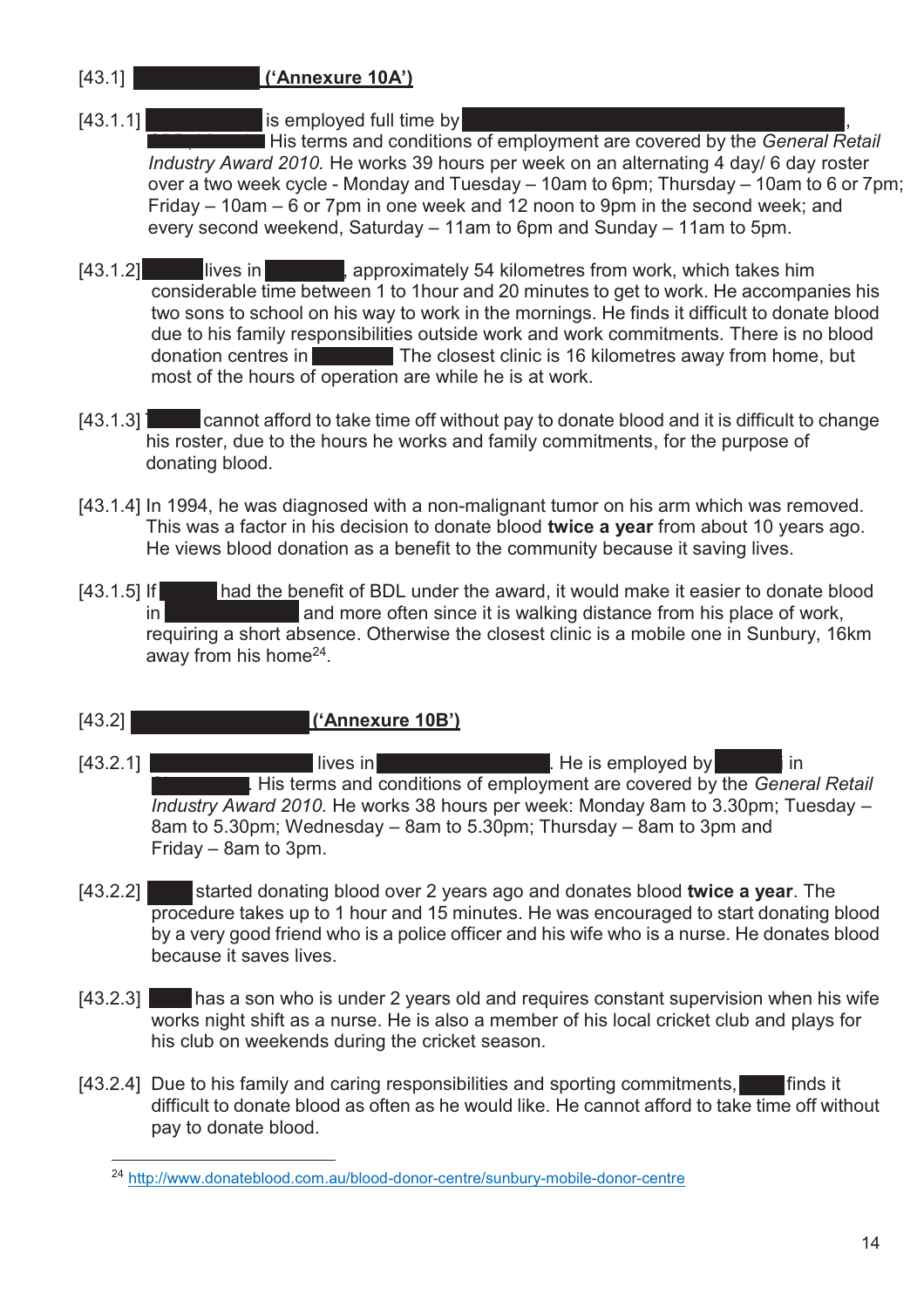[43.2.5] There is a new blood donation centre in  $\blacksquare$  which was recently opened and is located 10 minutes walking distance from his place of work. If  $\Box$  had an entitlement to BDL it would be a considerable benefit to him as he would use the entitlement to donate blood since the clinic is a short distance from work. This would require him to be away from work for a only relatively short time.

# [43.3] **Nicolas Contract Contract ('Annexure 10C')**

- [43.3.1] Nicole Elmer Joy lives in Berger She is employed full time by Ritchies Superintendent Superintendent Superintendent Superintendent Superintendent Superintendent Superintendent Superintendent Superintendent Superin at **Emerge at all on the registers at the front end of the store as a supervisor. Her terms**  and conditions of employment are covered by the *General Industry Retail Award 2010.* She works 38 hours per week Monday – 7am to 4pm; Tuesday – 9am to 5pm; Wednesday – 7am to 4pm; Thursday – 9am to 5pm; Friday – 7am to 1.30pm.
- [43.3.2] **Nicolar Licole has been donating blood twice per year** for the last 3 years. She was encouraged to donate blood by her sister who is also a blood donor. Nicola donates blood because it saves lives, especially kids who suffer from leukemia and need blood. She makes a special effort to donate blood during Easter when there is a high demand for blood in the community.
	- [43.3.3] has 2 daughters, her youngest is 3 years of age. Her husband works 42 hours per week, Monday to Friday. Outside her hours of work she has caring responsibilities and household chores. In the mornings before work she takes her 3 year old daughter to day care and 13 year old daughter to her school. **Nicolar also collects her daughters after** work on her way home. On Saturdays, Nicole takes care of her 3 year old daughter and takes her 13 year old daughter to basketball games as her daughter plays for a local team. Although **Nicola finishes work early on Fridays**, she uses her time after work to run errands and do her weekly grocery shopping before she collects her daughters.
	- [43.3.4] finds it very difficult in making appointments to donate blood as she needs to find someone who can supervise her youngest daughter while she donates blood. She cannot go and donate blood as often as she would like. **Nicolar cannot afford to take time** off without pay to donate blood.
	- [43.3.5] **Nicolate believes that there would be sufficient staff to cover the registers if she was allowed paid leave for up to two hours before the end of my shift to go and donate blood.** This would allow her enough time to pick up her daughters on the way home.
	- [43.3.6] states that if she had an entitlement to BDL as proposed by the SDA, she could donate more often as BDL would make it easier for her to donate blood, especially during Easter and more often.
	- [43.3.7] For  $\blacksquare$ , the closest mobile clinics she could attend are 6km and 12 km away. The next availability of the mobile clinics near her location are in May with restricted operating times, and the majority of the opening hours while she is at work<sup>25</sup>.

<sup>25</sup> http://www.donateblood.com.au/blood-donor-centre/narre-warren-north-mobile-donor-centre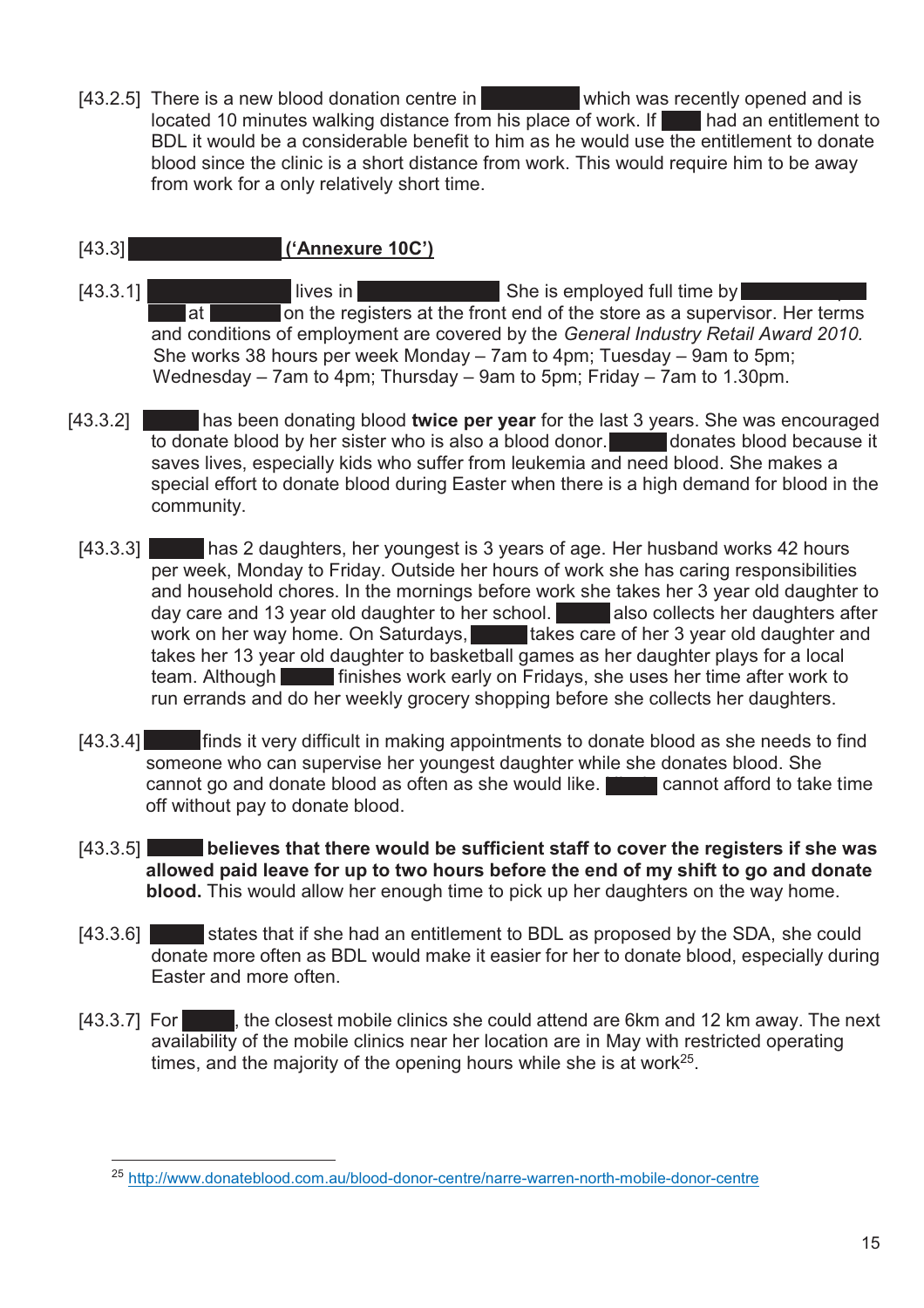- [43.4] **Julie Kay Dingeldei ('Annexure 10D')**
- [43.4.1] **Julie Kay Dingeldei is 64 years of age and lives in** Lakewood, NSW. She is employed part time by **Spotlight in Port Mac**, Her terms and conditions of employment are covered by the *General Industry Retail Award 2010.* She was employed full time until 3 years ago when she changed her hours to part time to take care of her husband who is diagnosed with dementia.
- [43.4.2] Indurs of work are approximately 39 hours over a fortnight. One week her roster is Monday – 9am to 5.30pm; Tuesday – 9am to 5.30pm and in the alternate week her hours are Monday – 9am to 5.30pm; Thursday – 2pm to 7pm and Friday – 9am to 5.30pm.
- [43.4.3] **Julie has donated blood for over 10 years until 2 years ago. She would donate on**  average **twice a year to a maximum of 3 times a year**. The process would take approximately one hour.
- [43.4.4] Outside work, spends her time at home caring for her husband due to his condition. When she is at work she leaves her husband with her son who works in not far from her place of work so she can work.
- [43.4.5] work is approximately 37 kilometres from home and the blood centre in where she has donated in the past is very close to her work.
- [43.4.6]  $\blacksquare$  finds it difficult to donate blood outside her rostered work times before or after work because of her caring responsibilities. She cannot afford to take unpaid leave to donate blood and she cannot easily change her roster to donate blood due to her caring responsibilities of her husband.
- $[43.4.4]$  claims if she had an entitlement to BDL as proposed by the SDA, it would be easy for her to donate blood.
- [43.4.5] It can be reasonably concluded that  $\blacksquare$  would save on travel costs to the clinic from home (37km distance one way) and access BDL while she is at work since the clinic is close to her work and hours of operation fit within her hours of work.

### [43.5] **Stacey Hunter ('Annexure 10E')**

- [43.5.1] Iives in Alexandra Hills, Che is employed part time in The terms and conditions of her employment are covered by the Woolworths National Supermarket Agreement 2012 ("the Agreement").  $\blacksquare$  hours of work are 34 hours a week from Monday through to Thursday – shift starts at 5:45am and finishes at 2:30pm each day.
- [43.5.2] uses her BDL entitlement in the Agreement from **3 to 4 times a year**. had a family suffer and die from cancer and as such she is conscious of the value of blood donation. She considers it an important community service.
- $[43.5.3]$  donates blood when the mobile blood clinic (bus) visits the car park near her place of work. She arranges to finish her shift 90 minutes earlier and attend at the bus to donate. This allows her a short time to recover and go home. Her manager is supportive of the use of the BDL entitlement in the Agreement.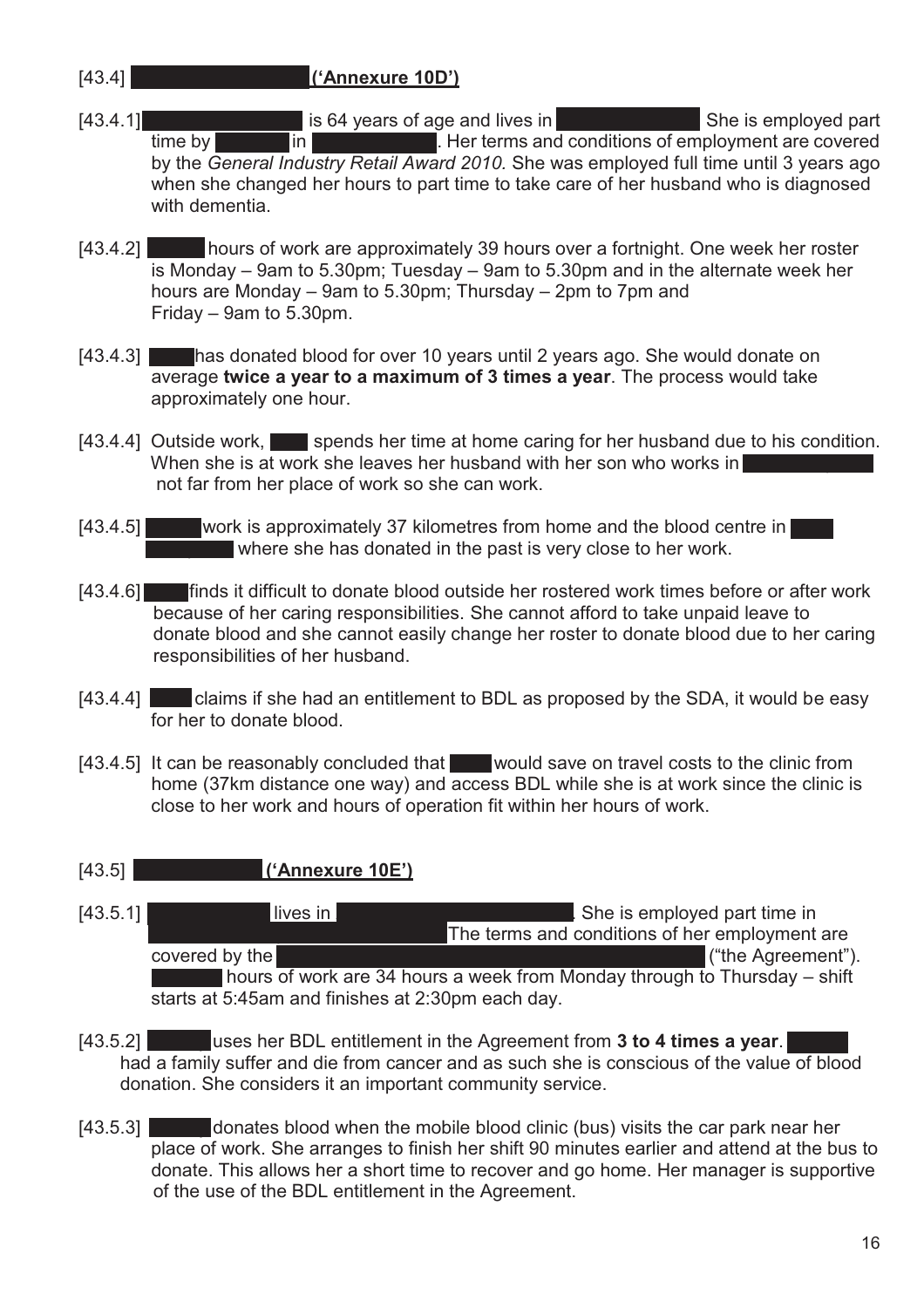- [43.5.4] Outside of work, she has family carer responsibilities. They involve collecting her children from school, taking them to sporting activities along with household maintenance. **Stacke also participates in fitness classes for her own health.**
- [43.5.5] For State all available centres are mobile buses with limited times of operation<sup>26</sup>. The nearest is 3.54kms away and was last there on 6 March 09:00-16:00 and 07 March 11am – 6pm and will next be there on 29 May 9am to 4pm and 30 May 11am to 6pm. The second closest is also a mobile centre and it is in  $\blacksquare$  4.86km away, in operation on May 1-5 from 9am to 4pm the first three days, 12pm to 7pm the Thursday and 9am to 4pm on Friday. Then at same location on Saturday 27 May 9am to 4pm. There are other options 8+ kms away that are available on different days thus increasing the options for state of to donate, however she will need to drive further, which given her work and family commitments become an obstacle to donate blood. As a result, the times available are limited for  $\blacksquare$ . The times of operation are largely 9am-4pm, however, works until 2:30pm Monday- Thursday.
- [43.5.6] Claims if she did not have this entitlement to paid blood donor leave, she could not donate as regularly. For this reason, she is grateful for the entitlement to blood donor leave in the Agreement.
- [43.6] **Data Alice Alice Alice Alice Alice Alice Alice Alice Alice Allen ('Annexure 10F')**
- [43.6.1] Dale Alice Alice Allen lives in Leongatha, Victoria. She is employed part time in The terms and conditions of her employment are **covered by the Agreement").** ("the Agreement"). hours of work are over 28 hours per week on Monday 9am to 3:30pm, Wednesday 6am to 3pm, Thursday 8:30am to 5:30pm, Friday 9am to 3:30pm each week.
- [43.6.2] has donated blood on one occasion and intends on donating more in the future. She uses her entitlement under the Agreement to donate on this occasion and will do so again in the future.
- [43.6.3] donates at the mobile clinic that regularly visits **Leongatha and is stationed near** the hospital. The process takes 1 to 2 hours including travel and recovery time. claims that so far, she has not had any difficulty using the entitlement in the Agreement to donate blood. She does not envisage this ever being a problem **because she gives her employer sufficient notice.** Using the entitlement in the Agreement to donate blood is actually encouraged in her workplace.
- [43.6.5] For  $\Box$ , the nearest centre is a mobile bus 1.64km away The clinic after that is 35km away in Warragul, and then 60km away in Traralgon. The one in **Leongatha is is her only real option. The clinic in Leongatha comes 05-09 June and**  then again 13-16 June. Hours of operation are 12:30pm-17:15pm, 11:30am – 17:30 and 9am-4pm. It seemingly does not operate on weekends or public holidays.

 $\overline{a}$ <sup>26</sup> http://www.donateblood.com.au/blood-donor-centre/birkdale-mobile-donor-cente

<sup>27</sup> http://www.donateblood.com.au/blood-donor-centre/leongatha-mobile-donor-centre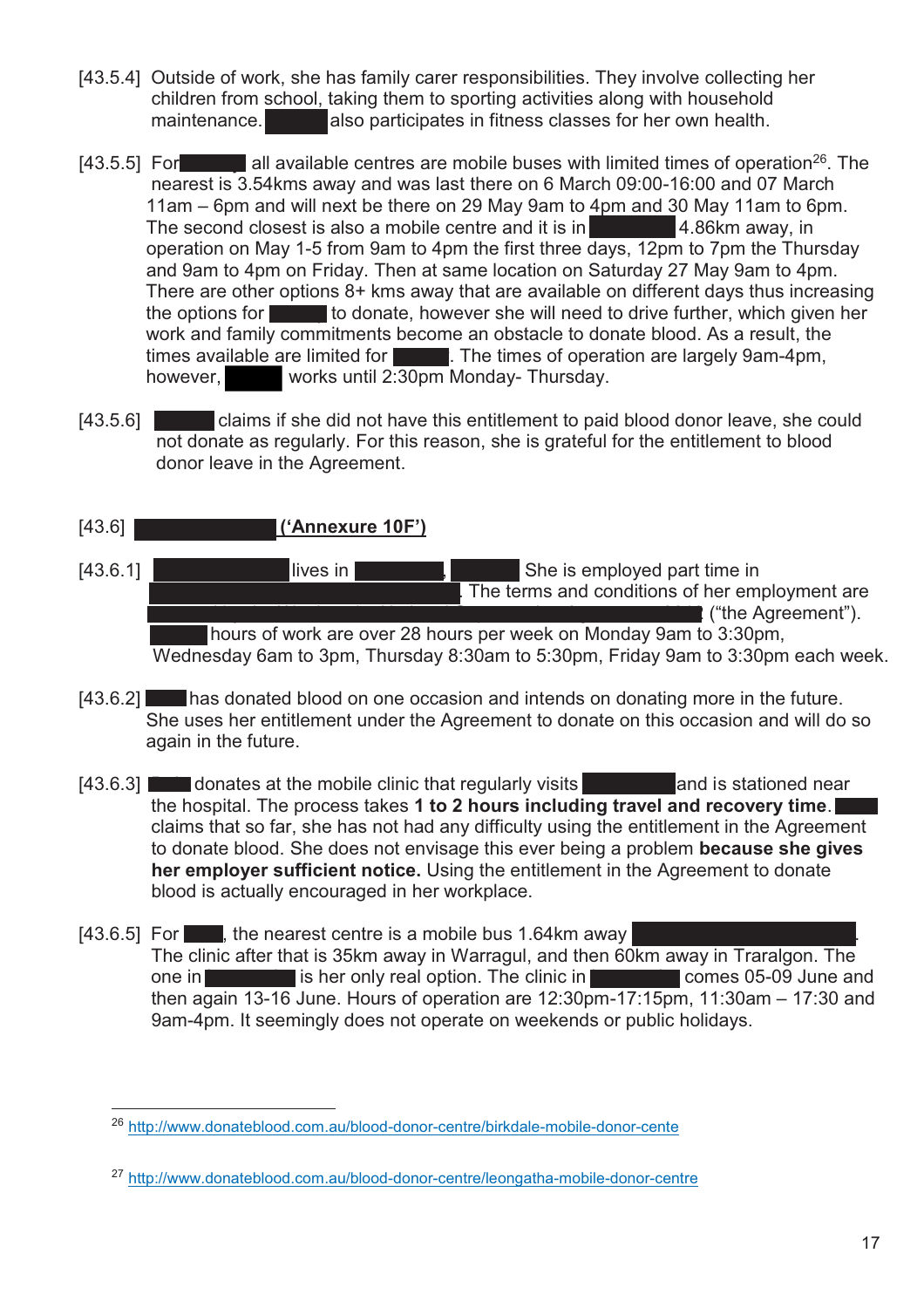$[43.6.6]$  dalms it would be significantly harder for her to donate blood if she did not have this entitlement in the Agreement. She has two children, they are aged 13 and 15, her family and household commitments often make it harder for extra- curricular activities such as blood donation.

## [43.7] **Jodie Anne Ewins ('Annexure 10G')**

- [43.7.1] **The Anne Ewing Structure Anne Ewing Structure Australia.** She is employed full time in The terms and conditions of her employment are covered by the Woolworths National Supermarket Agreement 2012 ("the Agreement"). I hours of work are over 38 hours per week. She works from Monday 7am to 5:30pm, Tuesday 10am to 5:30pm, Wednesday 7am to 3pm, Friday 7am to 1:30pm and Sunday 8am to 5:30pm. Thursday and Saturday are my days off.
- [43.7.2] uses the entitlement under the Agreement to donate blood in working hours. She claims there are no issues with the store when it comes to taking the entitlement.
- $[43.7.3]$  donates at the mobile blood clinic that visits  $\blacksquare$  regularly. It is stationed at the Bowling Club on Mann Street in Muslim Club on Mann Street in Mann Street in Muslim Club on Muslim Club process can vary from **1 to 2 hours**.
- [43.7.4] donates blood because it is an important community service. She is fit and able to donate blood. **John Blas** watched family members suffer from cancer and require blood transfusions. Some years ago, a friend of hers almost died during child birth. She required a blood transfusion to save her life.
- [43.7.5] **Journal Exclusion claims she often finds it difficult to schedule an appointment that coincides after the end of her shift and the need to then attend to necessary things after work.** She can't donate blood before or during her shift because she uses her arms a lot for work and loses strength in them after donating. As a consequence, booking an appropriate time through the blood bank that coincides with her working and family commitments is the greatest obstacle for her.  $\blacksquare$  is married with two children, they are aged four and six. After work, she must collect them from school and day care facilities, do the shopping, prepare dinner, do the cleaning, bath the children and put them to bed.
- [43.7.6] If the paid entitlement was not in the Agreement,  $\Box$  claims she absolutely would not be able to find the time to donate blood, not even on her days off, due to her carer responsibilities and general household maintenance.
- [43.7.7] The closest blood donation centre for  $\blacksquare$  is a mobile clinic, 1.38km from  $\blacksquare$  (assuming the CBD). The next closest is a permanent clinic 29km away. Due to I hours of works (38 hours a week) and family carer responsibilities, the Indian clinic is her only viable option. The mobile clinic in  $B$  clinic is her only viable option. The mobile clinic in  $B$  23 June, alternating hours, 10:30am – 17:30pm one day, 12:00- 19:30 the next day, etc. The next visit after June is not until September28. **The low frequency of**  visits, **Joseph Et all time roster and family responsibilities significantly** reduces (to virtually impossible) the ability for **Tomic to donate blood, but for the entitlement in the Agreement.**

 $\overline{a}$ <sup>28</sup> http://www.donateblood.com.au/blood-donor-centre/mount-barker-mobile-donor-centre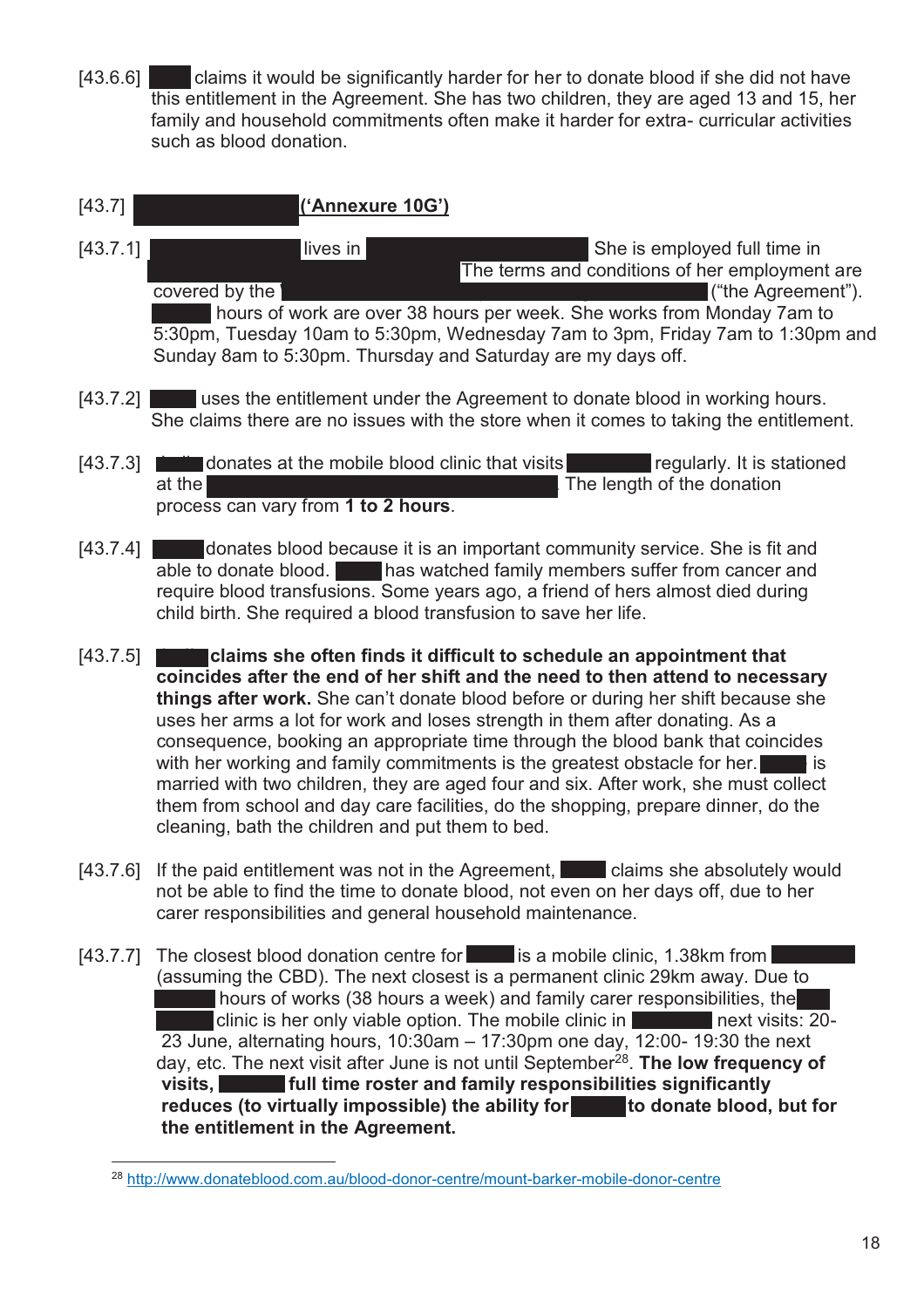- [43.7.8] In her statement, states that she is grateful for the paid entitlement in the Agreement because it is an important workplace benefit to her which also benefits society.
- [43.8] **Michael Patrick Driscoll (Annexure 10H')**   $[43.8.1]$  Michael Patrick Driscoll is 61 years of age and lives in **EXECUS AND EXECUSE ASSESSED.** He is employed full time at Bunnings, Oxenford. The terms and conditions of his employment are covered by the  $\blacksquare$  ("the Agreement").  $\blacksquare$  hours of work are 38 hours per week from Sunday through to Thursday. Fridays and Saturdays are his days off. He works 9am – 6pm on Sunday, 8am – 4pm on Monday, 1pm – 9pm on Tuesday, 1pm – 9pm on Tuesday, 1pm – 9pm on Wednesday and 8:30am – 4pm on Thursday.
- [43.8.2] **Michael has been donating blood for 13 years. He donates blood 3 to 4 times a year** and uses his entitlement under the Agreement to do so.
- [43.8.3] Michael donates near his place of work. A travelling donation bus visits the car park near his work place. He makes an appointment in advance. **This donation may be in the middle of his shift, towards the end of his shift or overlapping with his lunch break depending on the time of day. Due to the close proximity to his place of work, the process of donating blood takes up to 45 minutes.**
- [43.8.4] states that his work place is supportive of him and other employees donating blood. He has never had any difficultly using the entitlement. His store has a designated person who actively campaigns to encourage participation in blood donation. He states that if his employer didn't support blood donation he could not donate as regularly as he would like. This is because of family responsibilities and the desire to spend time with his wife, four children and seven grandchildren.
- [43.8.5] Monates blood because it is in the best interests of society and an essential community service. In the same process of donating blood, he uses the session at the clinic as a mini health check-up for himself because of the testing for iron levels and other things. He was raised in a small rural community where everyone helped each other out. This up-bringing instilled in him the importance of community service and a desire to be involved in worthwhile activities within the local and broader community.
- [43.8.6] only has a few mobile clinic options. Since his statement, the next option arrives for one day only on May 15. Then for 2 days, May 18 and 19. It seems that the mobile clinic visits are less frequent where he resides<sup>29</sup>. Being allowed to donate blood during his hours of work remedies this.

<sup>29</sup> http://www.donateblood.com.au/blood-donor-centre/upper-coomera-mobile-donor-centre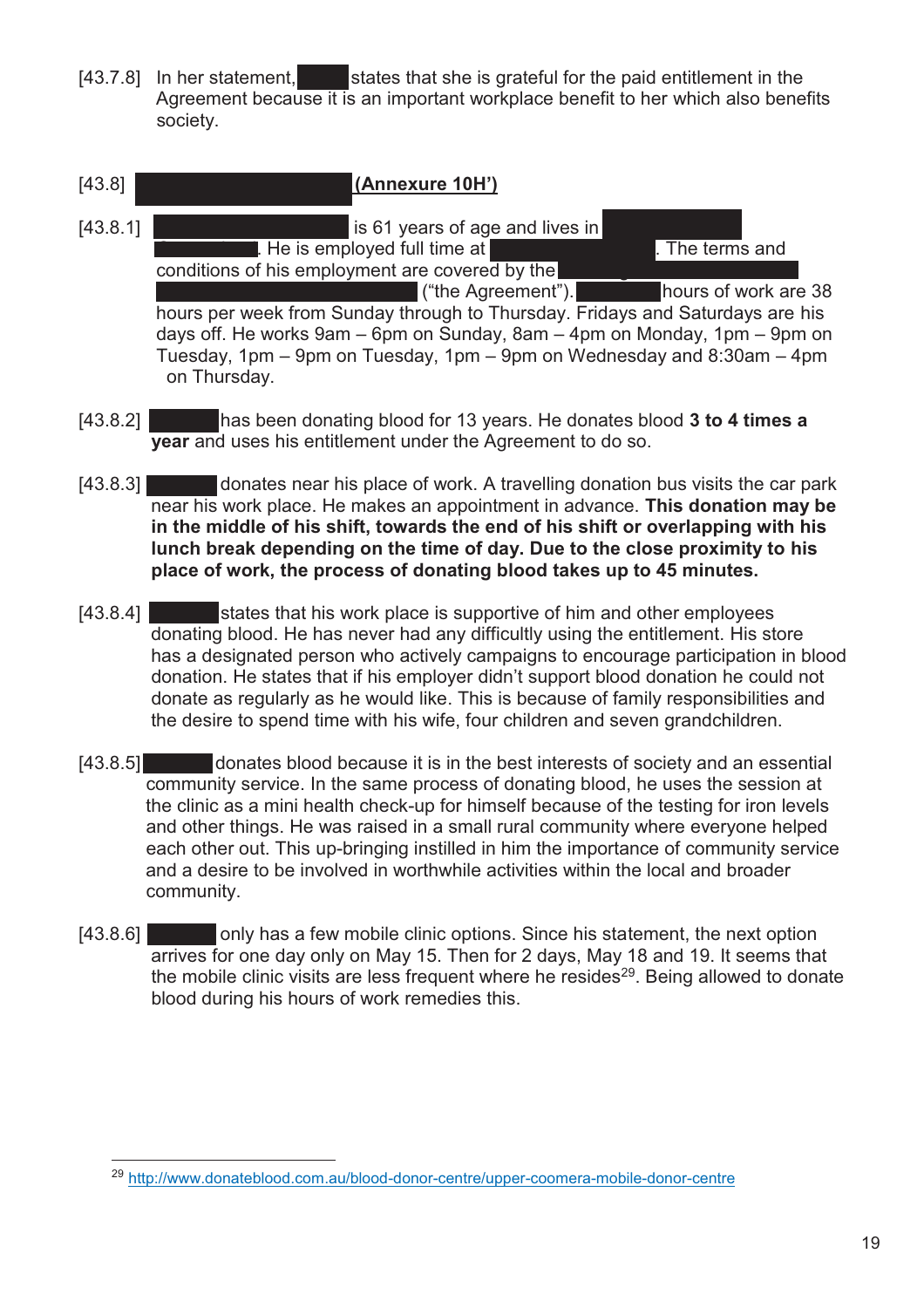[43.9] **Deborah Anne Allen ('Annexure 10I')** 

[43.9.1] Deborah Anne Allives in Watanobbi, New South Watanobbi, New South Wales. She is employed by  $\frac{1}{2}$  in  $\frac{1}{2}$  as a part time employee. The terms and conditions of her

employment are covered by the

 $\overline{a}$ 

ent are covered by the **Deborahism of work are 36 hours per week from Wednesday**  through to Sunday. On Wednesday, she works 8am to 6pm, Thursday, 12pm to 10pm, Friday - 11am to 9pm, Saturday - 8am to 6pm and Sunday from 8am to 6pm. Monday and Tuesday are her days off.

- [43.9.2] donates blood. I do this **3-4 times a year**. She first started donating 10 years ago and have been donating consistently for the last two years. She uses her entitlement under the Agreement to donate blood.
- [43.9.3] donates at a mobile clinic in She makes an appointment to coincide with the commencement of my shift for the day. She donates blood and then goes to work. She states that the process usually takes her about one hour. The timing means that she usually starts her shift **1 to 2 hours** late.
- [43.9.4] **Debive always provide her work place with sufficient notice of her intention to donate blood**. She has never had any difficulty with her employer when it comes to using her entitlement to blood donor leave.
- [43.9.5] values her entitlement to BDL in the Agreement, because if she didn't have the entitlement, she would find it very difficult to donate blood as regularly. This is because during her two days off a week, **Deborah has family carer responsibilities**, which includes regularly looking after her five grandchildren, along with general household maintenance duties when she is not at work.
- [43.9.6] **Debive first started donating blood because the sporting club her children were**  involved in were promoting it through blood bank drives. She was involved in the push to get people to donate blood and began donating at that time. considers donating blood a worthwhile community service that helps people in need.
- [43.9.7] **Deborah also is what is referred to as a therapeutic donor.** This is someone who needs to donate to control the high iron levels in their blood. High iron levels can result in her feeling fatigued and with body aches and pains. The blood gives is not always able to be donated to those in need. This depends on the iron levels. If the iron levels are appropriate, the blood is used for donation purposes. If the iron levels are not appropriate, the blood is discarded.
- $[43.9.8]$  For giving blood is not only a worthwhile community service, but also beneficial to her own health. Hence her strong support for the entitlement to BDL.
- [43.9.9] For  $\Box$  the closest mobile blood donation clinic may be only 1.5km away, but the operation of the clinic is very limited<sup>30</sup>.

<sup>30</sup> http://www.donateblood.com.au/blood-donor-centre/wyong-mobile-donor-centre-club-wyong-rsl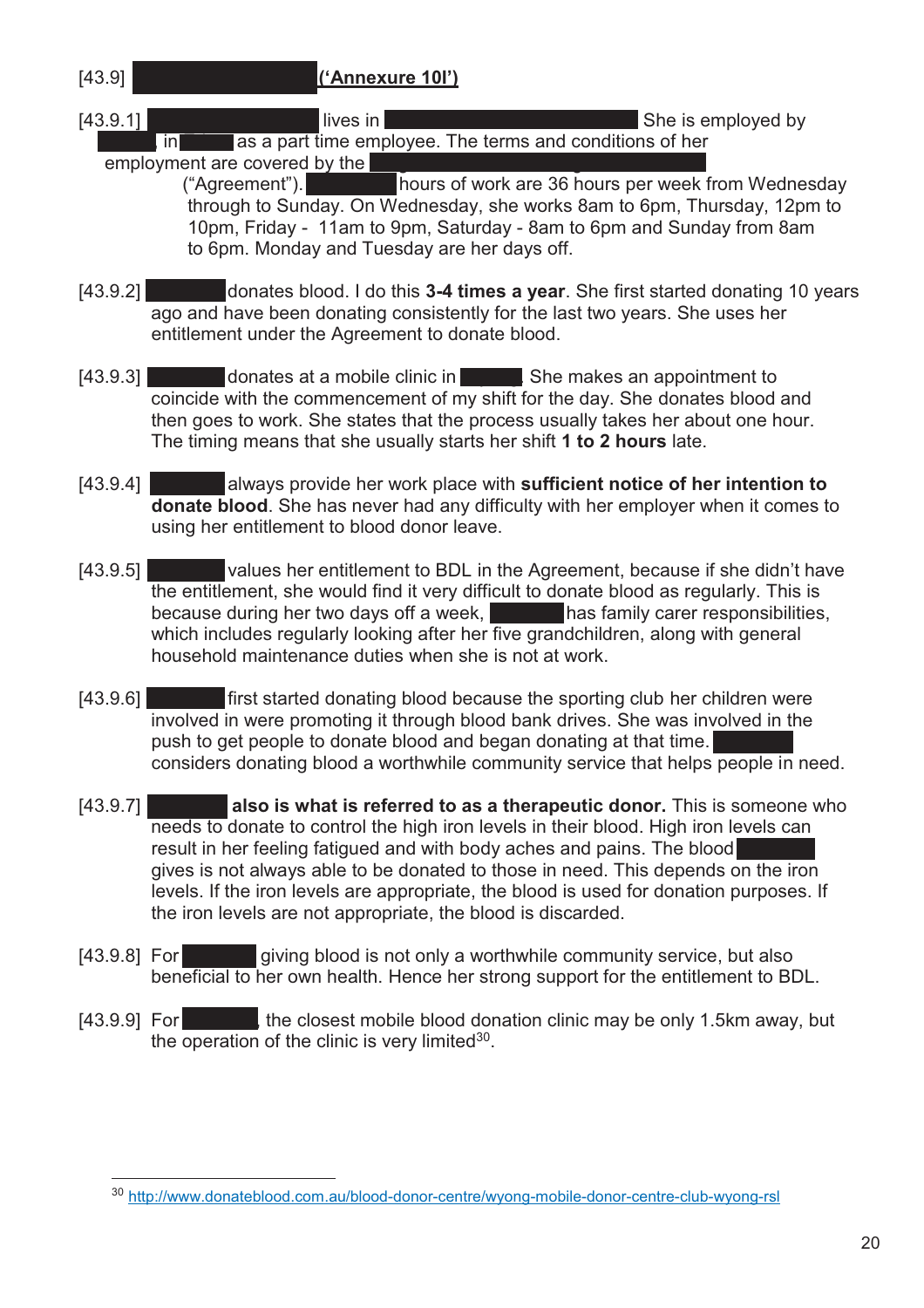$\overline{a}$ 

### [43.10] **Michael David McErlane ('Annexure 10J')**

 $[43.10.1]$  Michael David McCranbourne,  $\overline{a}$  is 63 years old and lives in Cranbourne, Victoria. He is employed full time by Bunnings, Cranbourne. The terms and conditions of his

employment are covered by the

 $($ "Agreement").  $\blacksquare$  hours of work are over 38 hours per week from Sunday through to Thursday each week. He works 10am – 6pm on a Sunday, 1pm – 9pm from Monday through to Thursday. Fridays and Saturdays are his days off.

[43.10.2] has been donating blood on and off for 44 years. Over the course of these years, he has had intermittent periods where he did not donate blood for a variety of reasons, including not being able to do so. He accesses the entitlement to paid BDL contained in the Agreement **3 to 4 times a year**.

- [43.10.3] donates blood primarily because of personal experiences and as a Community service. Forty-four years ago his sister gave birth to what is described a blue baby. This is a baby born with a lack of oxygen in the blood. 19 at the time and his sister explained to him the importance of donating blood. He states that this event had a profound impression on him and so he began donating blood regularly. He appreciates the value of donating blood to the community.as a community service.
- [43.10.4] In the year 2000,  $\blacksquare$  was injured when he fell off a roof. He suffered a head injury, a knee injury, lost a lot of blood and brain fluid. He required a blood transfusion to save his life. After rehab, he eventually made a full recovery. After his accident, Michael made attempts to donate blood, but was refused because of waiting periods associated with the transfusion he received and other health reasons. After a series of tests, he was eventually able to donate blood around 2008/2009. Michael has been donating blood **3 to 4 times a year** ever since.
- [43.10.5] considers regular blood donation a community service that helps save lives and improve the quality of life. **He understands first hand, since blood donation from a donor helped save his life.**
- $[43.10.6]$  donates blood at a clinic in Cranbourne, Cranbourne, Victoria close by to his work. This service is a clinic that visits **CRANG CRANGE for one week every three months.** They notify regular donors in advance when they will be visiting and encourage him to make appointments. This process enables him to **give his employer several weeks notice** and to access his entitlement under the Agreement. The process of donating blood takes him me **1 to 2 hours**.
- [43.10.7] Management at the Bunnings store where Muchael works is supportive of him donating blood and has never had any difficulty with his requests for blood donor leave. The regular visiting clinic and supportive manager makes it easier for him to donate blood.
- [43.10.8] For All since his statement, the visiting clinic arrives in Cranburne for a full week in late June. The  $\blacksquare$  store will have adequate notice of when will donate blood if he chooses to<sup>31</sup>. If he did not attend the mobile clinic in , his next closest clinic is in  $\blacksquare$  which is 17km away from where he resides.

<sup>&</sup>lt;sup>31</sup> http://www.donateblood.com.au/blood-donor-centre/cranbourne-mobile-donor-centre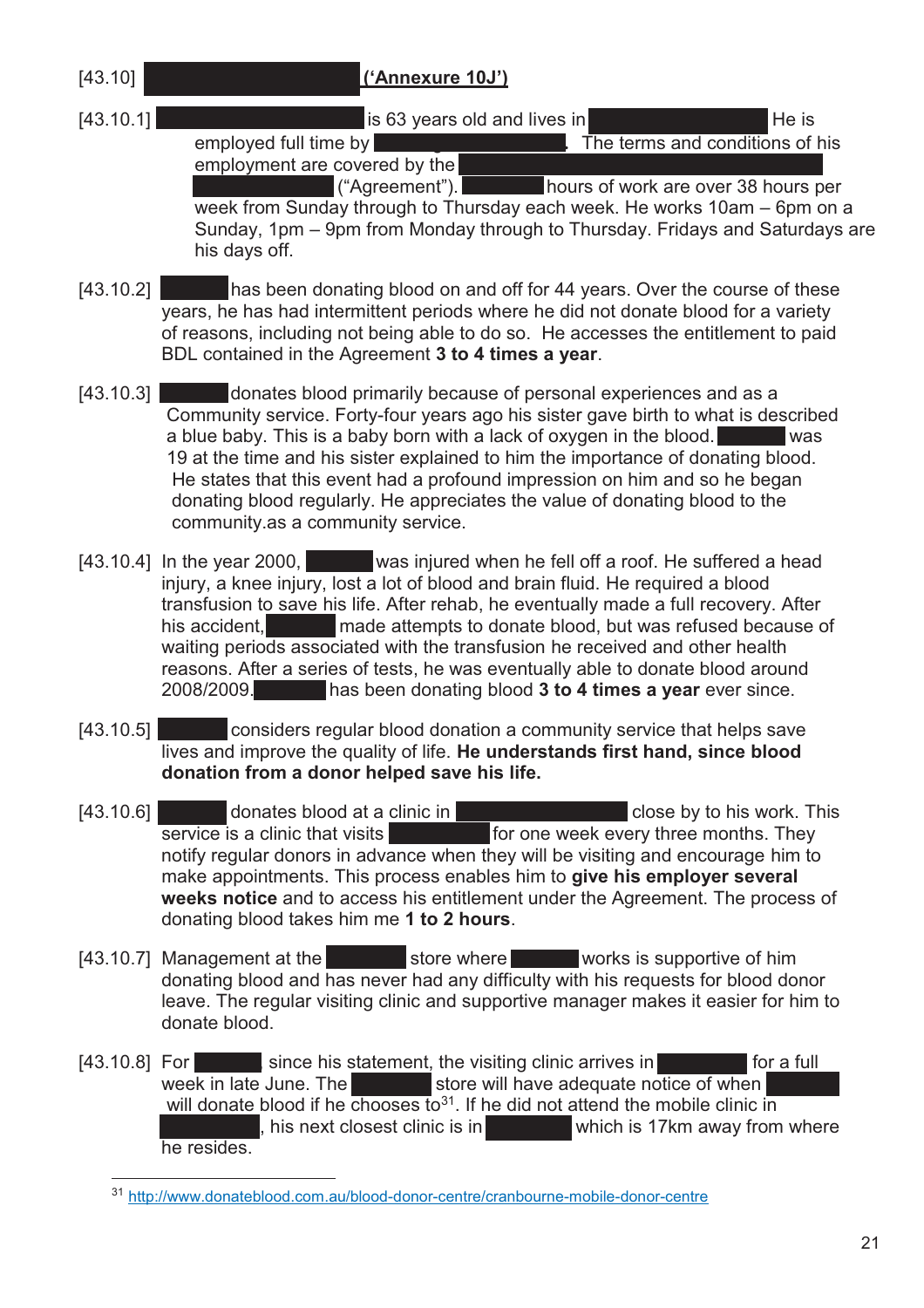| [43.11]   | ('Annexure 10K')                                                                                                                                                                                                                                                                                                                                                                                                                                                                                                                                                                              |
|-----------|-----------------------------------------------------------------------------------------------------------------------------------------------------------------------------------------------------------------------------------------------------------------------------------------------------------------------------------------------------------------------------------------------------------------------------------------------------------------------------------------------------------------------------------------------------------------------------------------------|
| [43.11.1] | lives in<br>She is<br>employed part time at<br>The terms                                                                                                                                                                                                                                                                                                                                                                                                                                                                                                                                      |
|           | and conditions of her employment are covered by the<br>hours of work over a 4 week cycle are approximately 36 to<br>('Agreement').<br>$\mathcal{L}(\mathcal{L})$ and $\mathcal{L}(\mathcal{L})$ and $\mathcal{L}(\mathcal{L})$<br>37 hours per week and her typical roster is as follows:                                                                                                                                                                                                                                                                                                     |
|           | Week 1: Monday – 9am to 3pm; Wednesday - 9am to 7pm;<br>Thursday – 9am to 3pm; Friday – 12pm to 9pm; Saturday – 9am to 7pm;                                                                                                                                                                                                                                                                                                                                                                                                                                                                   |
|           | Week 2: Sunday – 10am to 7pm; Wednesday – 1pm to 7pm;<br>Thursday – 12pm to 9pm; Friday – 9am to 6pm;                                                                                                                                                                                                                                                                                                                                                                                                                                                                                         |
|           | Week 3: Sunday – 10am to 3pm; Wednesday – 9am to 7pm;<br>Thursday – 9am to 3pm; Friday – 3pm to 9pm; Saturday – 9am to 7pm;                                                                                                                                                                                                                                                                                                                                                                                                                                                                   |
|           | Week 4: Sunday – 10am to 7pm; Wednesday – 9am to 7pm;<br>Thursday – 12pm to 9pm; Friday – 9am to 3pm.                                                                                                                                                                                                                                                                                                                                                                                                                                                                                         |
|           | [43.11.2] access her entitlement to BDL under the Agreement 3 to 4 times a year.<br>She has donated blood at a blood donation centre in<br>which is approximately five minutes walking distance from her workplace. Since her<br>last donation, the blood donation centre has moved to another location in the CBD<br>which is a further walking distance.                                                                                                                                                                                                                                    |
| [43.11.3] | takes public transport to and from work on days she is rostered. She does<br>not have the time to visit a blood donor centre on her way to work before she starts<br>her shift or after her shift ends due to my family responsibilities and chores at home.                                                                                                                                                                                                                                                                                                                                  |
| [43.11.4] | is the primary carer of my mother who is 83 years of age and has had major<br>brain surgery a couple of years ago. She also minds 2 grandchildren of 1 and 3<br>years of age, on one day a week when she is not rostered to work. This is in<br>addition to caring for my mother and doing household chores.                                                                                                                                                                                                                                                                                  |
| [43.11.5] | makes appointments to donate blood at the blood donor centre days or<br>Weeks in advance providing sufficient notice to my employer.<br><b>always</b><br><b>Service Service</b><br>make sure that her absence can be covered by another staff member while<br>she is donating blood. She is not absent from work for more than 2 hours at a<br>time. Usually she is absent from work for approximately 1.5 hours and she<br>always schedules her appointments in the morning so that she incorporates her<br>rest break of 20 minutes as part of the 1.5 to 2 hours required to donate blood. |
| [43.11.6] | has been donating blood since the age of 19. She donates blood because<br>of the importance to the community as blood donation saves lives. She is also                                                                                                                                                                                                                                                                                                                                                                                                                                       |

 aware of the importance of blood donation due to her own personal experience. Marked a niece who died of leukemia approximately 20 years ago and a nephew who died of cancer approximately 10 years ago. They both needed blood transfusions. She also has a family friend who is diagnosed with thalassemia major and is in regular need of blood transfusion. Nareet blood type is 'O negative' and she is aware that her blood type can be transfused to almost any patient without suffering rejection.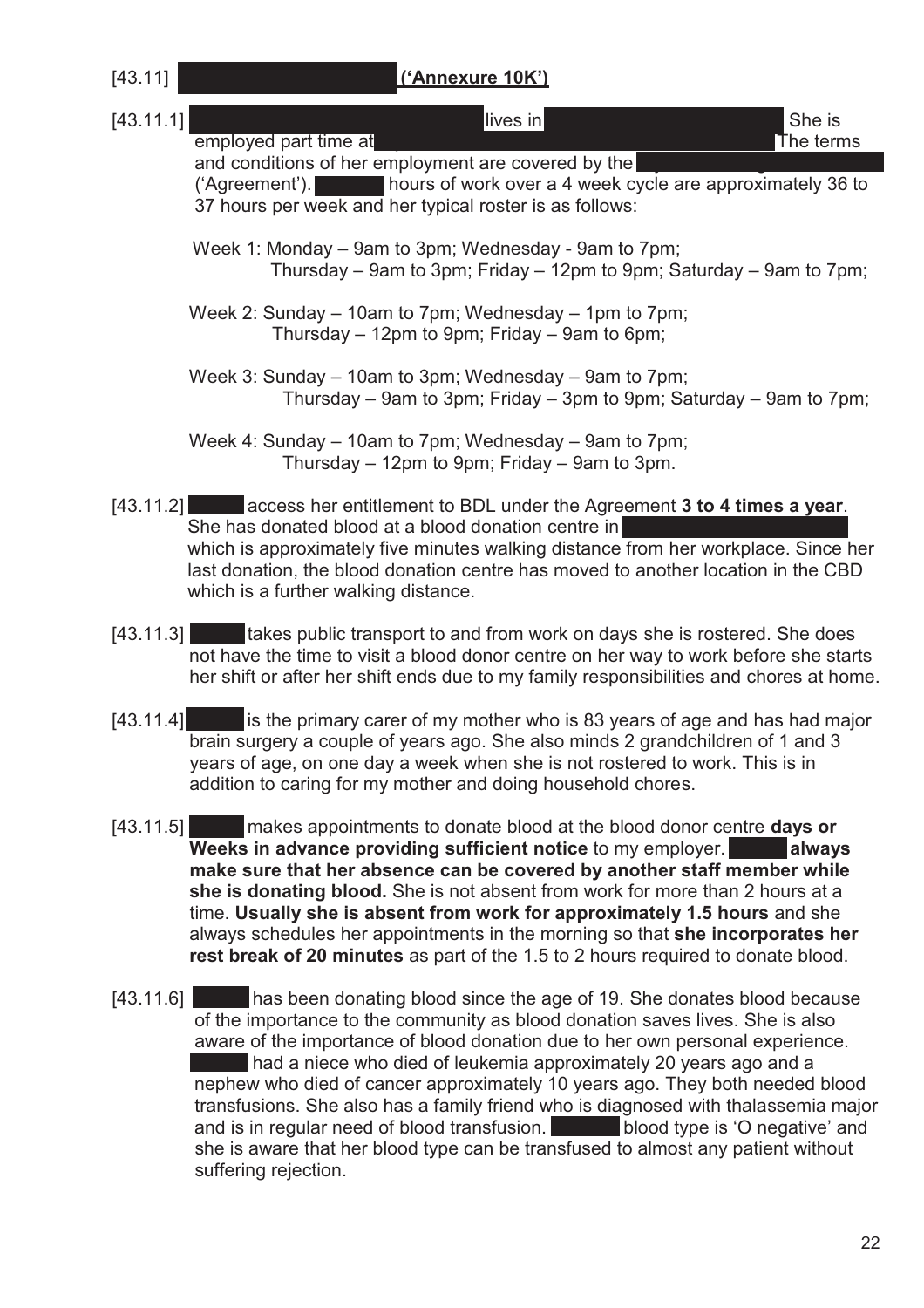- [43.11.7] **Marge appreciates that she has an entitlement to paid BDL since without she could** not donate blood as easily and regularly as she does. For Marge Liner closest blood donor clinic is 5 km away from where she resides. Having the ability to donate in the CBD walking distance from her work removes any obstacles from her donating when she can $32$ .
- [43.12] **Cannexure 10L'**)
- [43.12.1] **Drew Gilson resides in Toowoomba, Comba, Comba, American Figure 1.1** He is employed full time by Bunnings Group Limited trading as Bunnings Warehouse located in Toowoomba

The terms and conditions of his employment are covered by the  $\mathsf{I}$  ('agreement'). $\blacksquare$ 

 hours of work are 76 hours over a 2 week cycle and hours of work in one week are Monday – 6.30am to 3pm; Tuesday – 8.30am to 5pm; Wednesday 8.30amto 3pm; Thursday – day off; Friday – 1pm to 9pm; Saturday – 8am to 5pm and Sunday – 9am to 6pm. The hours of work in the alternate week are Monday – 6.30 to 3pm, Tuesday – Day off; Wednesday – 1pm to 9pm; Thursday – 7am to 3pm; Friday – 6.30am to 3pm' and Saturday and Sunday – days off.

- [43.12.2] **Drew acknowledges he hasn't donated blood for a couple of years. However, he**  donates blood because it is an essential community service. He has personal experience of the importance of how donations saves lives. His sister needed corneal transplant in the past and he is thankful of donations of others which allowed her sister to be treated for her medical condition.
- [43.12.2] **Drew recounts when for about 5 years until 2015, management would arrange for the Australian Red Cross to provide a driver and car to transport team members to donate blood at Toowoomba General Hospital on 4 occasions a year**. On each occasion, the activity would commence about 8am until 12 noon. He recalls that he would only be away from work between 1 and ½ hours to no more than 2 hours on each occasion. There would be 2 to 4 people transported together to the blood donation centre at a given time. The recalls the entire process of donating blood would not take more than **approximately 2 hours**. During each occasion management would ensure that the work place was adequately staffed while a team member in a particular department was absent to donate blood.
- [43.12.3] **Drew viewed the activity arranged by management as an important service to the community and a team building exercise for the team members in the store who took part on the day**. It allowed staff who participated to get to know each other at a more personal level. Team members would talk about their experience on the return trip from donating blood and how good they felt for taking part in the process. This promoted a sense of comradery between the team members. The whole experience of donating blood collectively in his workplace made him feel happy and more productive at work.

 $\overline{a}$ <sup>32</sup> http://www.donateblood.com.au/blood-donor-centre/airport-west-donor-centre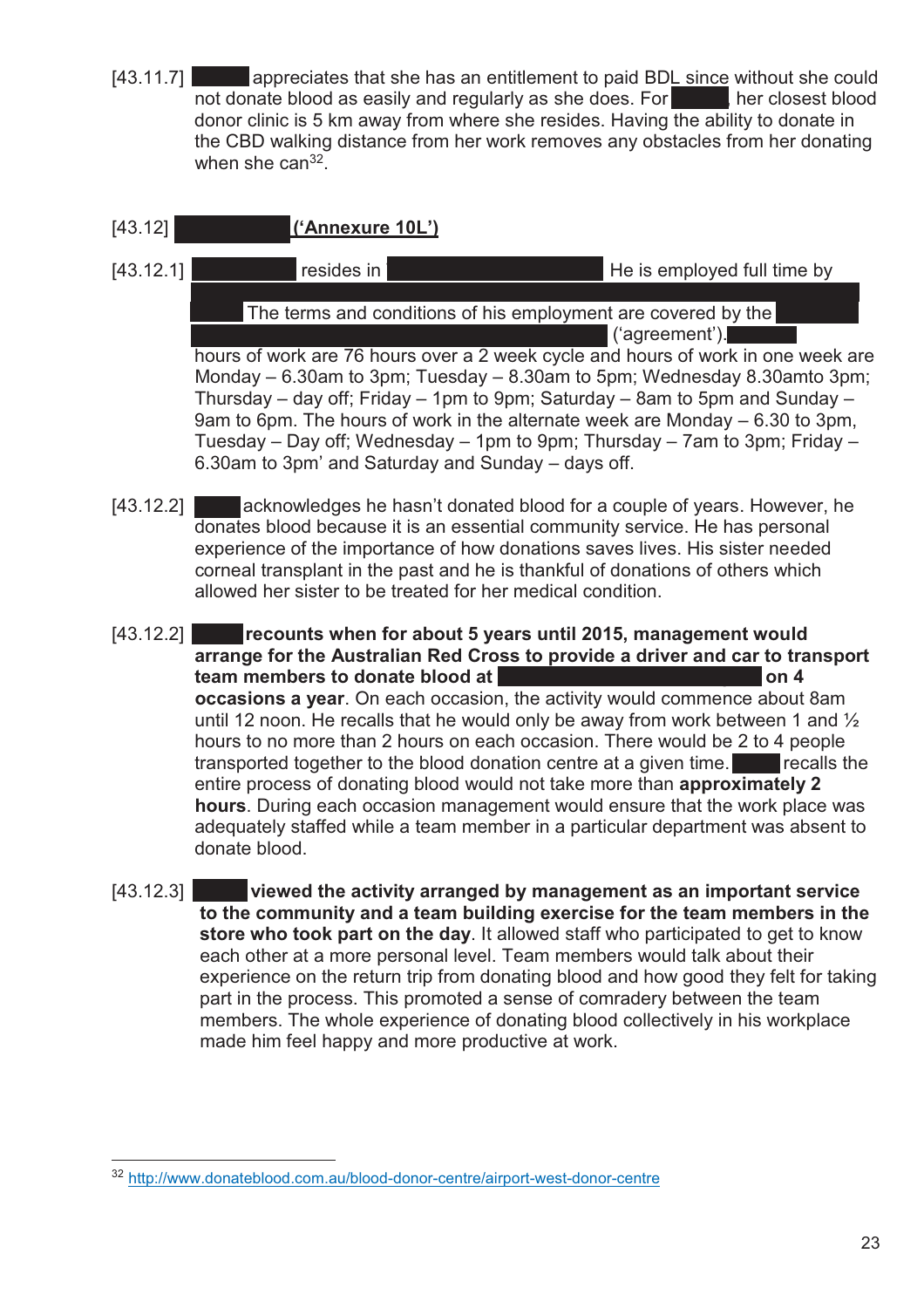[43.13] **Raelene Patricia Robertson ('Annexure 10M')** 

- [43.13.1] **Fig. 13.13.1]** 58 years of age and lives in Wyngard, Tasmania. She is employed by I trading as Woolworths Supermarket located on Goldie Street, Supermarket located on Goldie Street, Supermarket located on Goldie Street, Supermarket located on Goldie Street, Supermarket located on Goldie Street, Supermar The terms and conditions of her employment are covered by the  $\blacksquare$  ('Agreement').  $\blacksquare$  is a shop assistant predominantly on registers at the front of the store. She works 38 hours a week being Monday – 7am to 4pm; Tuesday – 7am to 4pm; Wednesday – 7am to 4pm, Thursday – 9am to 3pm and Friday – 7am to 4pm.
- [43.13.2] **Rakelenge has been donating blood approximately for over 5 years. She accesses**  the entitlement to paid blood donor leave under the agreement **4 occasions a year**. The entire process to donate whole blood takes about **one hour and 20 minutes**.
- [43.13.3] **Raelenge provides sufficient notice when she chooses to donate blood and arranges her appointments so that she is permitted to leave up to two hours prior to the end of her shift**. This allows her time to donate blood and arrive home to attend to household chores and have dinner with her husband around 6pm. He is a shift worker and two nights a week he commences work from 7pm. not work weekends, but she uses that time to complete household chores and spend time with her husband who works night shift during the week, her son and daughter and 3 grandchildren who range from 3, 2 and 1 year of age.
- $[43.13.4]$  The blood donor centre **Range attends is located in Burnie and is approximately**  50 km away from my home. It is easier to attend the blood donor centre on her way home from work if she can leave a short time before the end of her shift, attend the clinic and arrive home to care for her husband.
- [43.13.5] **Rapple donates blood because it saves lives and is therefore an essential**  community service. Her mother died of cancer and she needed blood donation while she was alive. Having 3 grandchildren and another on the way makes her appreciate the value of donating blood if her family members ever need blood transfusion.
- [43.13.6] **Ratio recounts that after her last donation of blood occurred early March of this**  year she received a text message from the blood bank which advised her that her blood was used to save a life of an individual involved in an accident in Victoria. was delighted by the message and **very fortunate that she works for an employer who allows her to donate blood near work as regularly as she can without loss of pay.** She could not afford to take unpaid leave to donate blood or donate blood outside my rostered shifts as regularly as she does.

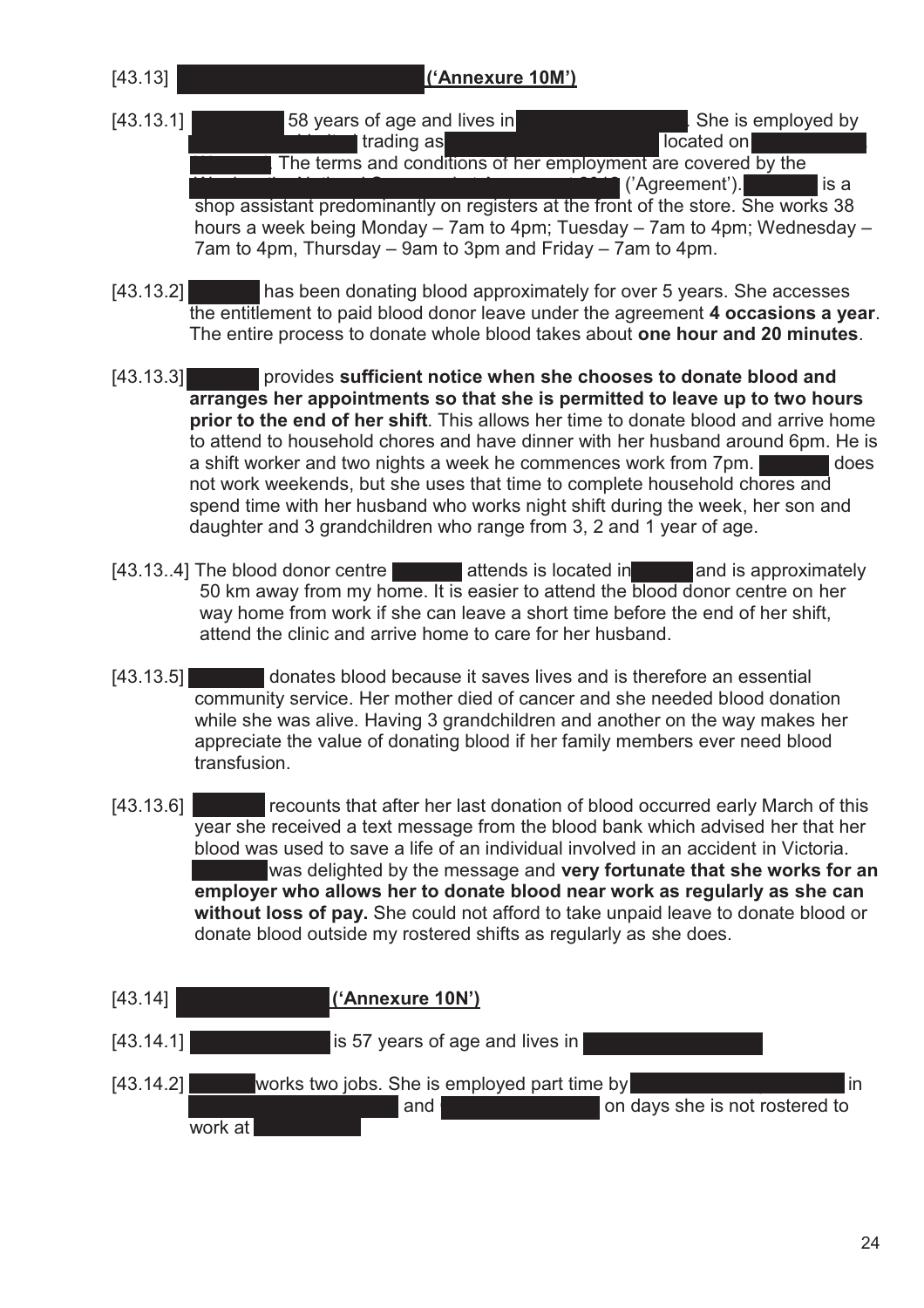- [43.14.3] The terms and conditions of **Joanne's employment at Tomac are covered by** the Woolworths National Supermarket Agreement 2012 ("Agreement").
- [43.14.4] Over a fortnightly cycle, her total hours of work are approximately 37.5 hours one week and 30 hours in the second week. Mondays  $\blacksquare$  – 7am to 5pm; Tuesdays  $\blacksquare$  – 7am to 1.30pm; Wednesdays  $\blacksquare$  – 5am to  $3.30 \text{pm}$ ; Thursdays  $\blacksquare$  – 7am to 5.30pm; Fridays 7am to 5.30pm and Sunday (for  $\blacksquare$  Week 1 only) – 9am to 5.30pm.
- [43.14.5] Until only 12 months ago, son and 2 grandchildren, 1 and 3 years of age, lived with her for over 3 years.
- [43.14.6] **Journal has donated blood twice a year** for the last 3 years. She uses her entitlement under the Woolworths Agreement to donate blood. Her husband is also a blood donor.
- [43.14.7] When  $\blacksquare$  has donated blood, she has done so after lunch at about 1.30 in the afternoon near work at a mobile clinic located approximately 4 km away from work in It is usually only away from work from about 45 minutes to 1 **hour**. She gives **Woodling is sufficient notice of her appointment** to donate blood at the clinic. This allows the store to easily accommodate her short absence away from work when she is donating blood.
- [43.14.8] donates blood because it is an essential community service. It was the birth of her eldest grandchild of 3 years of age that motivated her to be a regular blood donor.
- [43.14.9] Due to **Joseph Luis at Work between two jobs each week and her family**  and household responsibilities, she is very grateful and appreciative of the benefit of paid BDL she can access at Without this benefit, she would find it extremely difficult to donate blood on a regular basis as she would like. Moreover, the hours of operation of the mobile blood donation centre she attends near work coincides with her hours of work at  $\blacksquare$  which makes it easily accessible during those times.

The statements from 13 witnesses adequately address the concerns about the burden on business providing BDL, which is usually the main focus by the parties opposing the SDA's claim. Furthermore, the statements in support of this submission also illustrate the benefits of BDL as a term and condition of employment for an employee who donates blood within the context of achieving the Modern Awards Objective.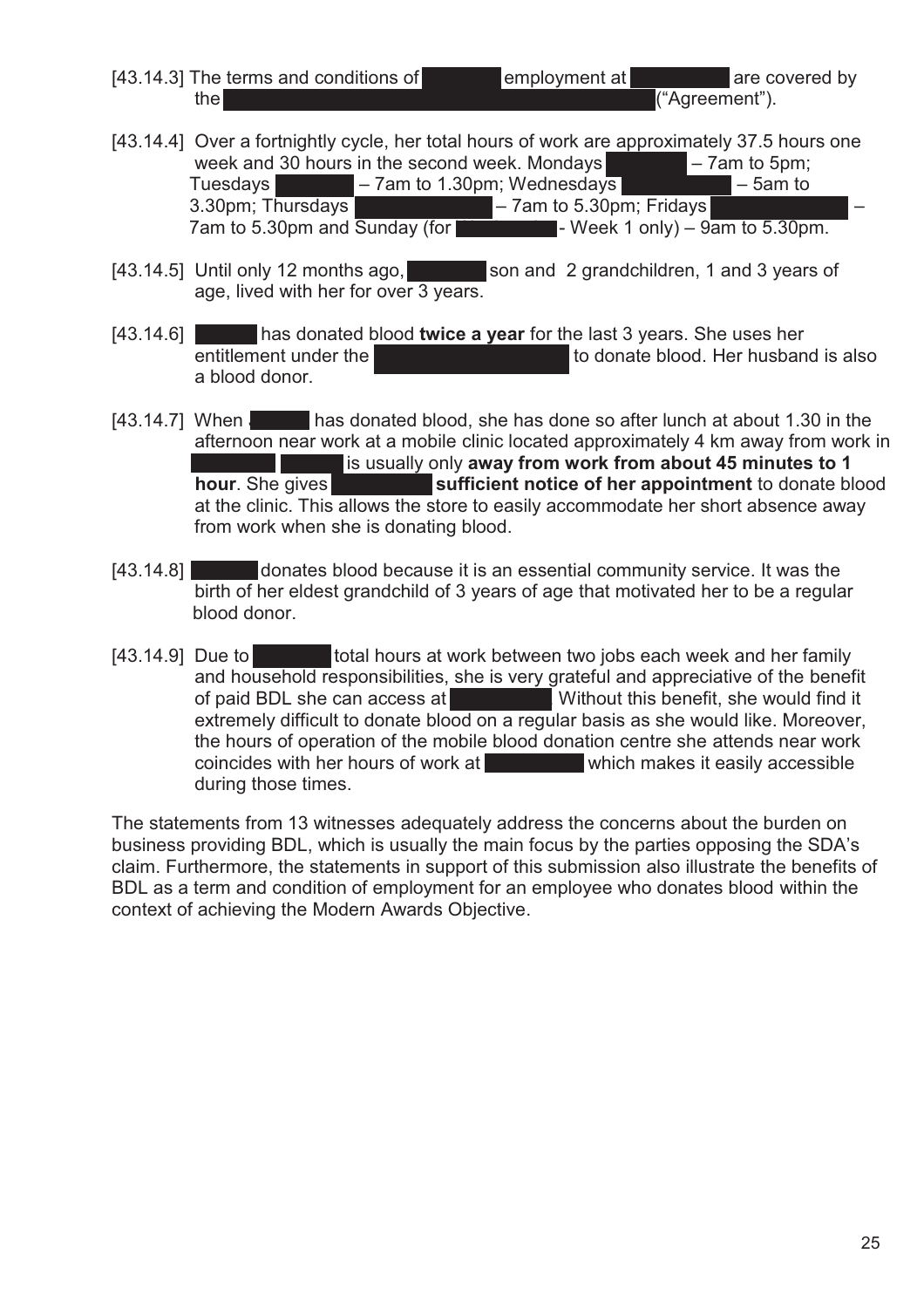#### **MODERN AWARDS OBJECTIVE**

- [44] The requirement in section 138 of the FW Act that a term be 'necessary' to achieve the modern awards objective requires the FWC to form *'a value judgment'* based on the considerations set out in section 134(1).33 The Full Bench in the *Four Yearly Review of Modern Awards – Penalty Rates34* explained the approach in respect of Section 138, that although the FWC '*may have regard to the terms of any proposed variation, the focal point of the Commission's consideration is upon the terms of the modern award, as varied'35.*
- [45] In *AMWU v ABI*, the Full Bench observed that the overall judgement required in considering whether an Award meets the Modern Awards Objective ('MOA') is a *'very broad'* one36.

### **Section 134(1)(a) – Needs of the low paid**

- [46] The Full bench decision in the Modern Awards Review 2012 Penalty Rates<sup>37</sup>, agreed that employees in the accommodation and food services and retail industries are low paid<sup>38</sup> by comparison to employees generally<sup>39</sup>.
- [47] Impact of the Penalty Rates Case 2014 will exacerbate the financial stress of the award reliant employees who typically work weekends and are covered by those awards that are of interest in this submission. The Full Bench acknowledged the impact of a reduction in income from a reduction of penalty rates on the earnings of retail workers<sup>40</sup>.
- [48] Using the threshold adopted by the Full bench in successive Annual Wage Reviews, the key finding of the Full Bench in the *Four Yearly Modern Award Review 2014 – Penalty Rates*41 ('Penalty Rates Case 2014') is that retail employees are likely to be characterised as a higher proportion of award reliant relative to all industries<sup>42</sup>, female, part time and casual workers, and lower paid. Furthermore, the financial resources of retail households are more limited than those of other industry households<sup>43</sup>.
- [49 The Full Bench in the *Annual Wage Review 2015-16* accepted, as in the past, that the relative living standards of award-reliant employees are equally affected by the hours of work and the circumstances of the households in which they live as well as by the level of wages that they earn<sup>44</sup>.

 $\overline{a}$ <sup>33</sup> *Re Four Yearly Review of Modern Awards – Preliminary Jurisdictional Issues* [2014] FWCB 1788 at paragraph [36]; *Four Yearly Review of Modern Awards – Annual Leave* [2016] FWCFC 3177 at paragraphs [23] – [26].

<sup>34 [2017]</sup> FWCFB 1001.

<sup>35 2017]</sup> FWCFB 1001 at paragraph [141].

<sup>36 [2013]</sup> FWCFB 580 at paragraph [9].

<sup>37 [2013]</sup> FWCFB 1635.

<sup>38 [2013]</sup> FWCFB 1635 at paragraph [208].

<sup>39 [2013]</sup> FWCFB 1635 at paragraph [212].

<sup>40</sup> *Four Yearly Review of Modern Award 2014 – Penalty Rates* [2017] FWCFB 1001 at paragraph [1660].

<sup>41</sup> *Four Yearly Review of Modern Award 2014 – Penalty Rates* [2017] FWCFB 1001 at paragraphs [166] - [169], [1454].

<sup>42</sup> *Four Yearly Review of Modern Award 2014 – Penalty Rates* [2017] FWCFB 1001 at paragraphs [1424].

<sup>43</sup> *Four Yearly Review of Modern Award 2014 – Penalty Rates* [2017] FWCFB 1001 at paragraphs [1424] – [1425], [1464] - [1465], [1495].

<sup>44</sup> *Annual Wage Review 2015-16* [2016] FWCFB 3500 at paragraph [409].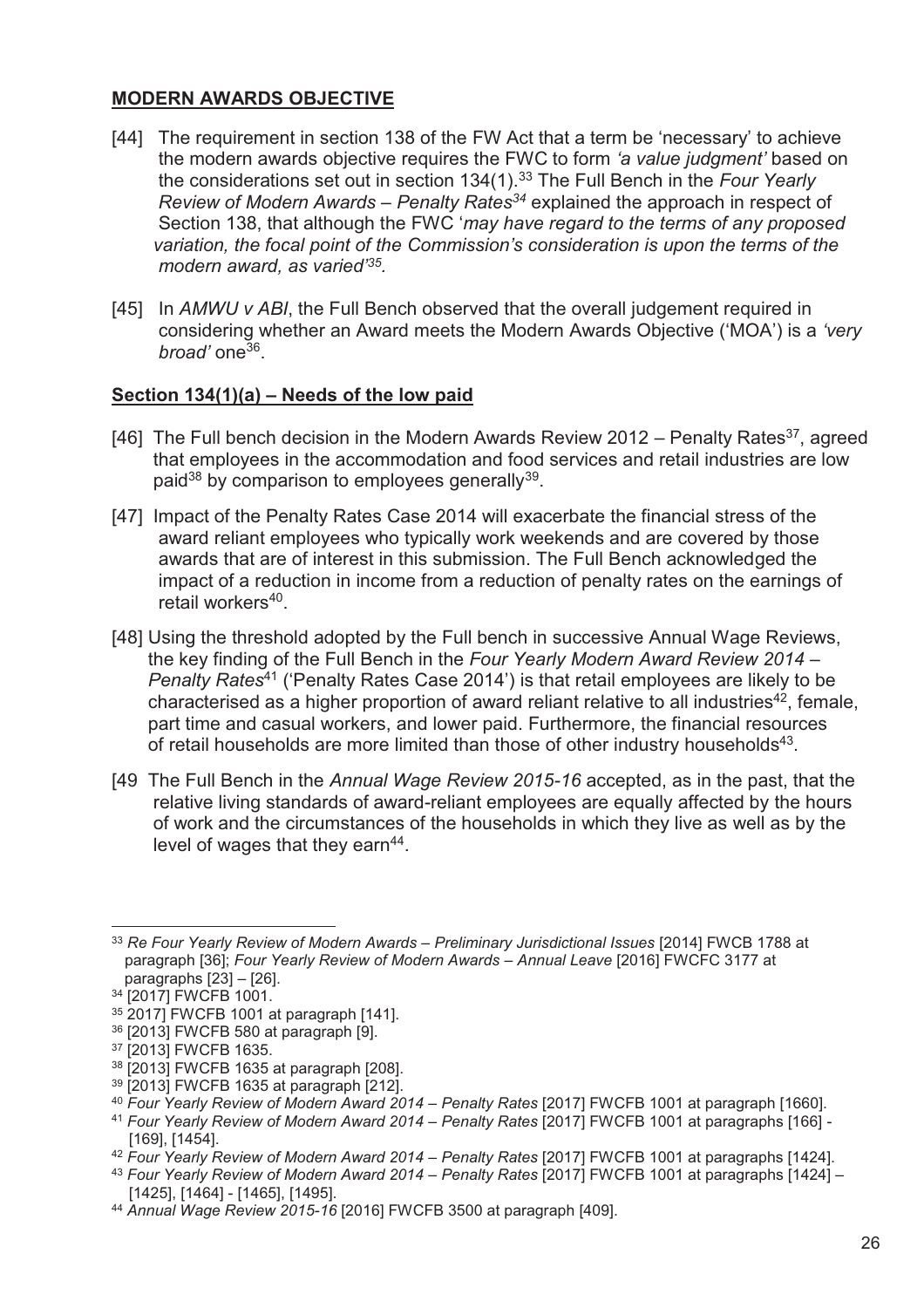### **General Retail Industry**

- [50.1] The August 2011 Census data showed that over half (56.2%) of general retail Industry employees are employed on a part time or casual basis (less than 35 hours per week) and 50.7% of employees working between 25 and 48 hours per week.<sup>45</sup> Almost 20% of employees are 15 – 19 years of age (and 1.5% over 65 years of age).
- [50.2] Moreover, research conducted by the FWC in 2014 shows that the most common shift work arrangements used in the retail sector were set rosters and eight-hour shifts.46

### **Fast Food Industry**

- [51.1] The Full Bench in the Penalty Rates Case 2014, also dealt with the profile of a fast food employee relative to other industries. Just over 88% worked 1 to 24 hours per week; likely to be aged between 14 to 24 years (14 to 19 years  $-81.6\%$  and  $14 - 24$  years – 91.5%) and most likely to be employed on a casual or part time basis (94.9%) with only 5.1% employed full time<sup>47</sup>.
- [51.2] The Full Bench in the Penalty Rates case 2014 also agreed that a substantial proportion of fast food industry employees are 'low paid'; are more likely to reside in lower income households and are more likely to experience financial difficulties<sup>48</sup>.

### **Pharmacy Industry**

- [52.1] The Full Bench in the Penalty Rates Case 2014 also summarised the profile of the pharmaceutical, cosmetic and toiletry goods retailing employees ('Pharmacy Industry employees') as overwhelmingly female (84.8%); over half are employed on a part time or casual basis less than 35 hours per week (57.4% and full time – 42.6%); just over 41% worked 1 to 24 hours per week (25 to 34 hours – 16% and 35 to 48 hours – 38.5%); over 17% are aged between 15 and 19 years of age (20 to 24 years - 20.1% and 25 to 65 years – 60.8% and 65 years and over 1.9%).  $49$
- [53] The SDA witnesses illustrate how the absence of BDL for an employee who donates blood can impact adversely on a donor's level of income. The impact can be the result of costs associated with travel which is greater for a blood donor residing in regional areas who need to travel to a clinic that is further away from home compared to the distance of a mobile clinic near his/her place of work while they are at work<sup>50</sup>. This is further exacerbated by the restricted operating times of mobile clinics in isolated areas available to an employee who regularly donates blood. There is also a potential added cost of child care or costs associated with caring for a family member with a disability<sup>51</sup>, if the donor cannot make alternative arrangements while donating blood. This is so regardless of the hours of operation of the clinic. However, in such cases the donor will mostly likely not donate if not for the provision of BDL.

 $51$  Affidavits of

 $\overline{a}$ <sup>45</sup> *Four Yearly Review of Modern Award 2014 – Penalty Rates* [2017] FWCFB 1001 at paragraphs [1495] – [1496], referring to data extracted from ABS, *Census of Population and Housing*, 2011.

<sup>46</sup> *Four Yearly Review of Modern Award 2014 – Penalty Rates* [2017] FWCFB 1001 at paragraph [1444], data extracted from the Fair Work Commission, *Australian Workplace Relations Study,* 2014.

<sup>47</sup> *Four Yearly Review of Modern Award 2014 – Penalty Rates* [2017] FWCFB 1001 at paragraphs [1273] – [1275], referring to data extracted from *Labour Force, Australia, Detailed, Electronically Delivery Aug 2016,* Catalogue No. 6291.0.55.001; ABS, *Labour Force, Australia, Detailed, Quarterly, Aug 2016,* Catalogue No. 6291.0.55.003.

<sup>48</sup> *Four Yearly Review of Modern Award 2014 – Penalty Rates* [2017] FWCFB 1001 at paragraph [1356].

<sup>49</sup> *Four Yearly Review of Modern Award 2014 – Penalty Rates* [2017] FWCFB 1001 at paragraphs [1748] –

 <sup>[1749],</sup> referring to data extracted from ABS, *Census of Population and Housing,* 2011.

 $50$  Affidavit of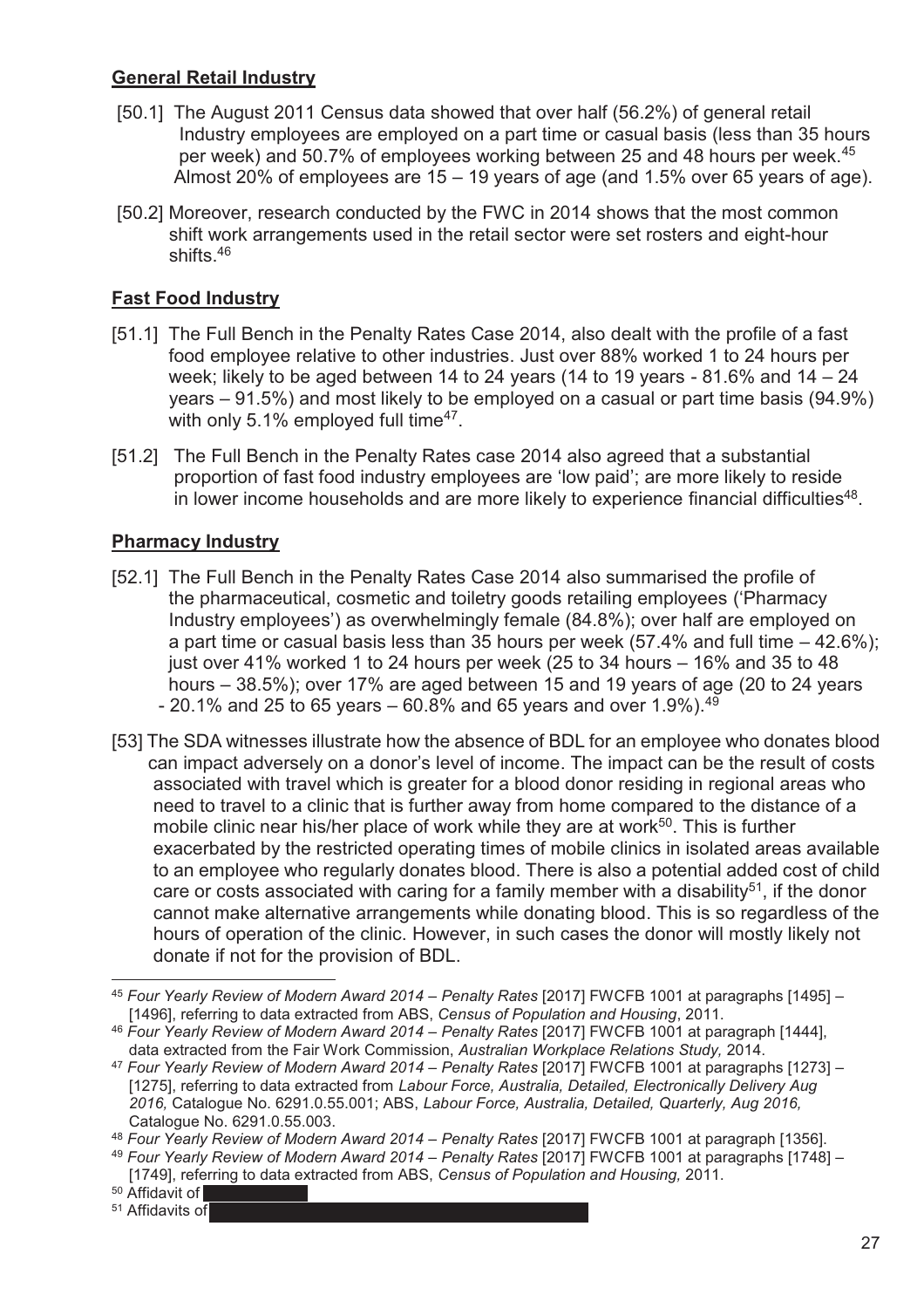[54] Alternatively, changing set rosters for an employee with caring and family responsibilities outside work who chooses to donate blood can be just as problematic for the employee as well as impose an unnecessary cost to the business. Whereas the cost on business of providing BDL to an employee who chooses to donate blood near work, requiring only a relatively short absence from work is negligible.

#### **Section 134(1)(b) – The need to encourage collective bargaining**

- [55] The SDA submits that inclusion of BDL in an award will not be a disincentive to collective bargaining. This is evidenced by the existence of BDL in enterprise agreements that operate in the same industries in which the pre-modern industry awards existed that also contained BDL.
- [56] The entitlement of BDL is so 'small' in quantitative terms that the entitlement in an award will not remove the impetus to bargain around the issue and therefore will not discourage collective bargaining.

#### **Section 134(1)(c) – Social inclusion**

- [57] Section 134(1)(c) requires the FWC to ensure that the modern awards, together with the NES, promote social inclusion through increased workforce participation.
- [58] In the *Annual Wage Review 2010-2011,* the FWC expressed the broad view that pay and conditions of employment are an important aspect of social inclusion because they impact on the employee's capacity to engage in community life and the *'extent of their social participation' 52.*
- [59] In the *Annual Wage Review 2015-2016*, the FWC accepted that 'social inclusion' requires more than simply having a job. The FWC has adopted a broader understanding of the relationship between workforce participation and social inclusion, such that *a job with inadequate pay can create social exclusion if the level of income limit's a person's capacity to engage in cultural, economic, political and social aspects of life53*.
- [60] A job with adequate safety net protections will ensure that an employee's level of income and standard of living is maintained. The absence of BDL can be a detriment to the living standards in a broad sense for the regular blood donor who cannot participate in a social activity that is viewed as an essential community benefit. In many circumstances, blood donation is encouraged by other family members, friends and on some occasions encouraged at work<sup>54</sup>.

54 Affidavits of Nicole Joy Elmer; Raelene Patricia Robertson; Glen Michael Smith; Michael David McErlane and Drew Gilson.

<sup>52</sup> *Annual Wage Review 2010-2011* [2011] FWAFB 3400 at paragraph [210].

<sup>53</sup> *Annual Wage Review 2015-16* [2016] FWCFB 3500 at paragraphs [466] – [467].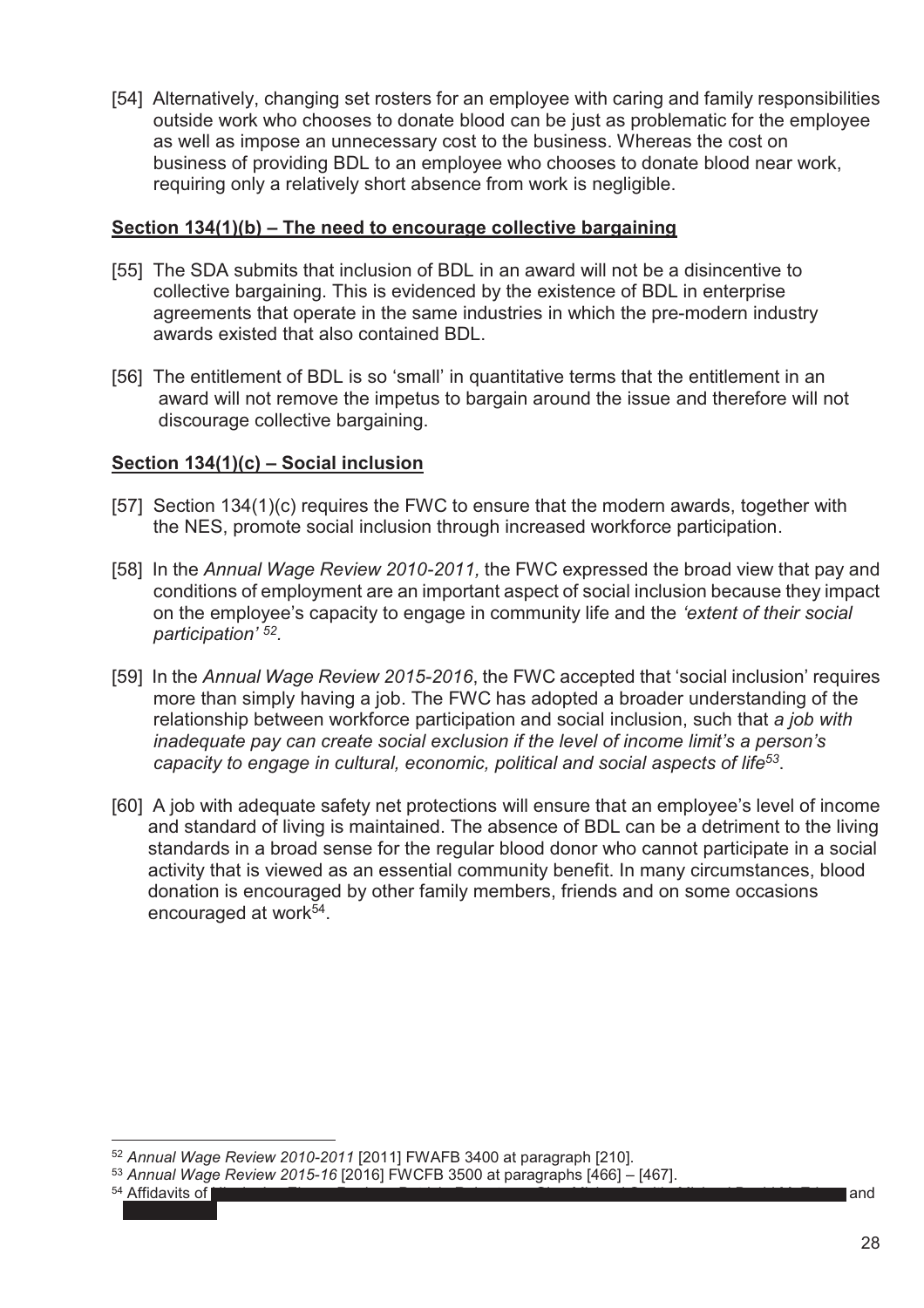- [61] BDL assists the employee who chooses to be a regular donor to participate in an activity of high social utility and in a broad sense improve the living standards of an employee than otherwise the case where BDL is not provided<sup>55</sup>. As a consequence, the employee has an appreciation for his/her employer that supports his/her own sense of self-worth along with the high social utility that blood donation provides to the community. This point is reaffirmed by SDA witnesses. The extraordinary example of this appreciation of self-worth along with the high social utility came from SDA witness  **('Annexure 10M'),** when she received a text from the Australian Red Cross informing her that her last donation had saved a life. This was a result of her blood donation because she was able to access BDL at work. Further examples of text messages sent to blood donors provided in this submission **('Annexure 14')**.
- [62] Jobs where paid BDL exists can also be attractive to regular blood donors, increasing<br>their workforce participation. SDA witness, their workforce participation. SDA witness, example of where an employee who works two jobs is able to donate blood due to BDL provided by one employer without affecting her second employment and overall weekly take home pay.56
- [63] BDL promotes social inclusion and therefore achieves the Modern Awards Objective.

#### **Section 134(1)(d) – The need to promote flexible modern work practices and the efficient and productive performance of work**

- [64] The SDA submits that BDL proposed does not adversely impact on flexible, efficient and productive performance of work in the business.
- [65] The application of the BDL provision proposed by the SDA should not create any rostering difficulty arising from the employee's absence for the short amount of time to donate blood. The provision affords employers a substantial amount of discretion to manage the taking of the leave by the employee. The leave is taken with adequate notice taking into account the employee's personal circumstances and the needs of the business.
- [66] BDL proposed by the SDA is predictable since the entitlement is taken on a day suitable to the business and at a time during the shift with minimal disruption to the business<sup>57</sup>. This means that efficiency and productivity of work is unaffected, since it would be relatively easy to find replacement staff with the necessary skills, knowledge and experience to undertake the work or work can be easily reorganised during the blood donor's short absence<sup>58</sup>. Moreover, there would be no disruption to the operation of the business.
- [67] BDL can be used as a tool for many businesses to promote blood donation for the benefit of the Community at no cost or disruption to the business and at the same time incorporate the paid leave to a work place activity that promotes team building amongst staff improving productive performance within in its own business. This is not unusual as was clearly the case experienced by SDA witness, **Example 2014** ('Annexure 10L')<sup>59</sup>.

 $\overline{a}$ <sup>55</sup> Affidavit of <sup>56</sup> Affidavit of <sup>57</sup> Affidavits of <sup>58</sup> Affidavits of  $59$  Affidavit of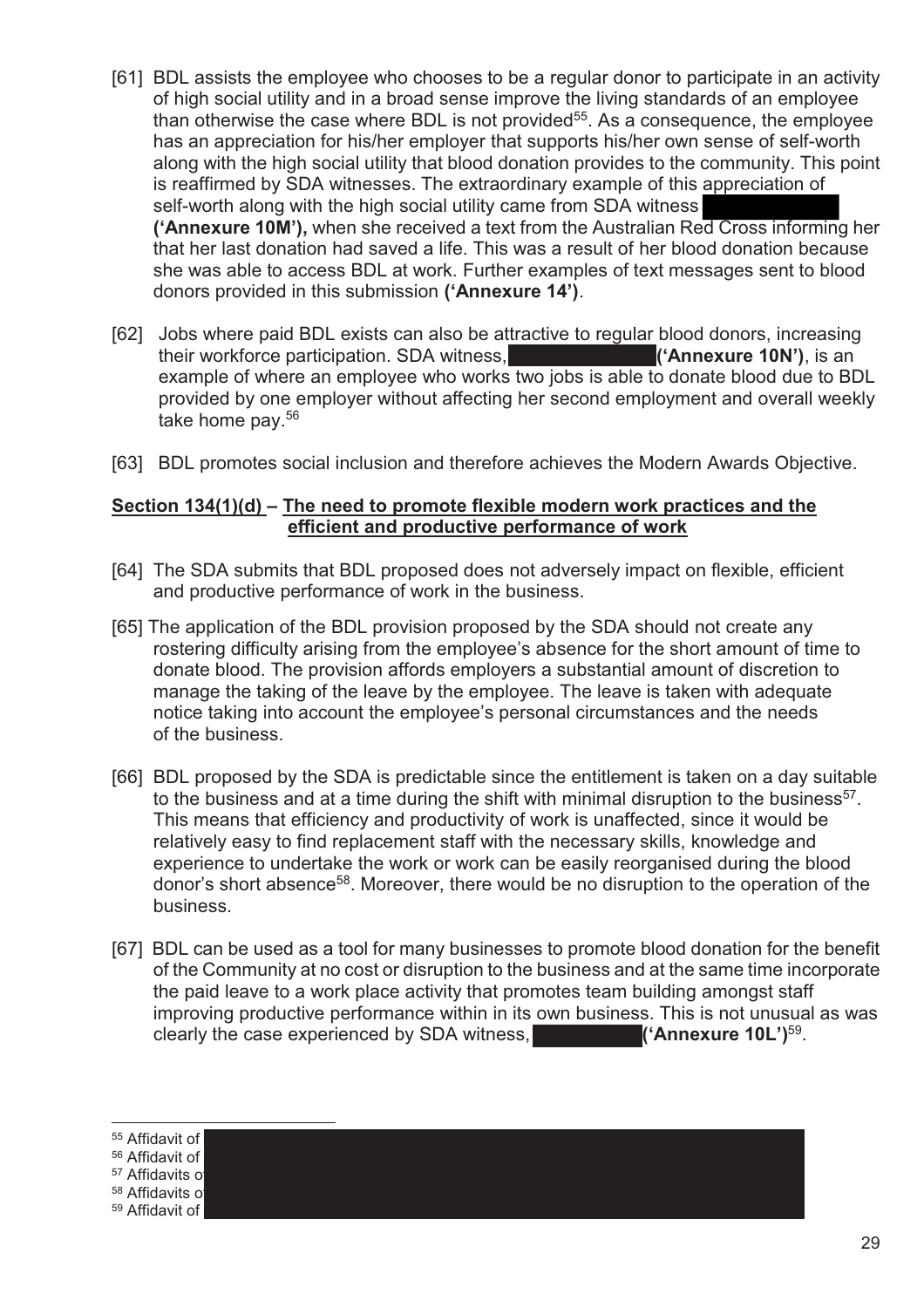[68] This work place activity is an extension of a program initiated by the Australian Red Cross Blood Service ('Australian Red Cross')– Red25 – Group Donation Program to unite workplaces and other organisations around Australia to save lives through blood donation<sup>60</sup>. The program requires the support of an organisation to register with the program and promote group blood drives in their work place with the assistance of the Australian Red Cross. Many business across the country are registered and can track their donations. In response to data requested by the SDA, the Red Cross has provided the following information **('Annexure 11').** It is estimated that in 2016, the program has saved nearly 1 million lives. The number of organisations registered in the program in retail, pharmacy and hair and beauty are as follows (including the collections):

| Industry:              | <b>Collections for 2016:</b> | # of organisations: |
|------------------------|------------------------------|---------------------|
| <b>Retail</b>          | 8051                         | 266                 |
| Pharmacy               | 750                          | 49                  |
| <b>Hair and Beauty</b> | 21                           | റ്റ                 |

Albeit the program is voluntary, the principle is the same - BDL can promote flexible modern work practices and the efficient and productive performance of work at no cost or disruption to the business.

#### **Section 134(1)(da) – The need to provide additional remuneration**

[69] Section 134(1)(da) is not relevant to this application.

#### **Section 134(1)(e) – The principle of equal remuneration for work of equal or comparable value**

[70] Section 134(1)(e) is not relevant to this application.

#### **Sections 134(f) – Likely impact on business, including productivity, employment and regulatory burden**

- [71] In the Penalty Rates Case 2014, the Full Bench held that section 134(1)(f) *is not confined with impact of the exercise of modern award powers on 'productivity, employment costs and the regulatory burden. It is concerned with the impact of these powers 'on business'.'61*
- [72] The application of the entitlement to the SDA's claim of BDL has been clearly outlined in paragraphs [10] and [11.1] to [11.6] of this submission. BDL is only accessible to full time and part time employees for up to 2 hours on 4 separate occasions per year (equivalent to a maximum of 8 hours per year).
- [73] The SDA submits that BDL imposes no regulatory burden on the business and no negative impact on employment.

<sup>60</sup> www.donateblood.com.au/red25 61 *Four Yearly Review of Modern Award 2014 – Penalty Rates* [2017] FWCFB 1001 at paragraph [1935].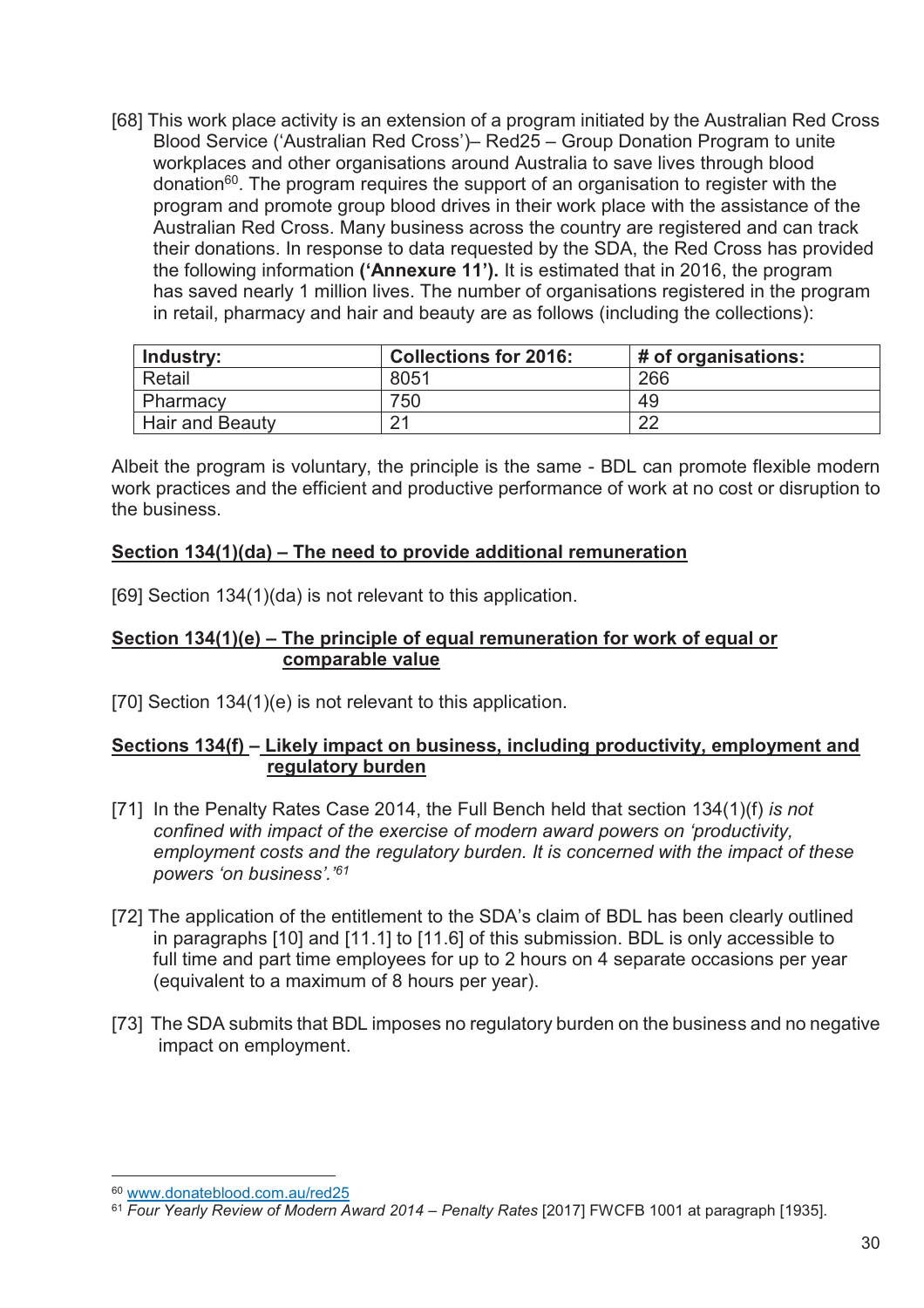- [74] The SDA submits that the 'take up rate' of BDL proposed will be considerably low so that the cost or disruption to any business is negligible when weighed against the significant benefit to a blood donor who requires to access the entitlement. This is on the basis that:
	- -Paid BDL proposed only applies to full time and part time employees;
	- it is reasonable to expect that not all full time and part time employees will access the benefit, since there are those who cannot give blood or choose not to give blood<sup>62</sup> or accessibility of a clinic<sup>63</sup>;
	- from the evidence provided by witnesses supporting the SDA's application, BDL will not necessarily be accessed 4 times a year by a blood donor (even if a person attends a clinic on average more than 4 occasions per year, the business will only provide BDL to a maximum of 4 occasions) $64$ ; and
	- blood donor may not always require 2 hours absence from work on each occasion (the average donation time is not more than approximately 40 minutes)<sup>65</sup>.
- [75] More than 460,000 blood donors donated blood in 2015/2016<sup>66</sup>. During the same period the total labour force was approximately 11,861,200 employed people<sup>67</sup>. Taken together, the potential 'take up rate' of BDL in any business is **3.9%**. However, this assumes all blood donors are employed as permanent employees. Considering that not all blood donors are in the workforce and those that are employed are not all permanent employees, the 'take up' rate of BDL proposed would be much less than 3.9%.
- [76] Information provided by the Australian Red Cross shows that the middle of the week are busiest days for blood donations<sup>68</sup>. However, BDL proposed is accessed on a day suitable to the employer and the employee who chooses to access the entitlement gives sufficient notice (supported by evidence)<sup>69</sup>. Overall, the disruption to the business is negligible with no negative effect on productivity.
- [77] BDL proposed by the SDA ensures an open, transparent and cooperative approach which provides certainty for large and small business (supported by evidence from SDA witnesses)<sup>70</sup>.

69 Affidavits of

 $\overline{a}$  $62$  Affidavit of  $\blacksquare$  Michael David McCrlanes; www.donateblood.com.au/faq-list; Assessment also endorsed by the Full Bench in *Duncan Hart v Coles Supermarkets Australia Pty Ltd and Bi-Lo Pty Limited T/A Coles and Bi Lo* [2016 FWCFB 2887 at paragraph [20] – Coles' estimate of 50% of its workforce covered by the agreement accesses the benefit of BDL was considered by the Full Bench as *'too high an estimate'*.<br><sup>63</sup> Affidavits of

<sup>&</sup>lt;sup>64</sup> Data provided on average donation count by Australia Red Cross Blood Service, Request for data from the SDA (Victorian Branch), dated, 28/04/2016 ('Annexure 11')- Answers to Questions 2(a) and 2(b).

<sup>65</sup> Highlighted in Australia Red Cross Blood Service, Request for data from the SDA (Victorian Branch), dated 28/04/2016 ('Annexure 11')- Answer to Question 1(a).

<sup>66</sup> http://www.redcross.org.au/annualreport\_2016/year-in-review/our-people/our-people-nav/our-people-andsupporters.html

<sup>67</sup> November 2015 figure provided by ABS, *Labour Force, detailed, quarterly, February 2016,*Catalogue No. 1292.0

<sup>68</sup> Highlighted in Australia Red Cross Blood Service, Request for data from the SDA (Victorian Branch), dated 28/04/2016 ('Annexure 11')- Answer to Question 2(e).

Raelene Patricia Robertson. <sup>70</sup> Affidavits of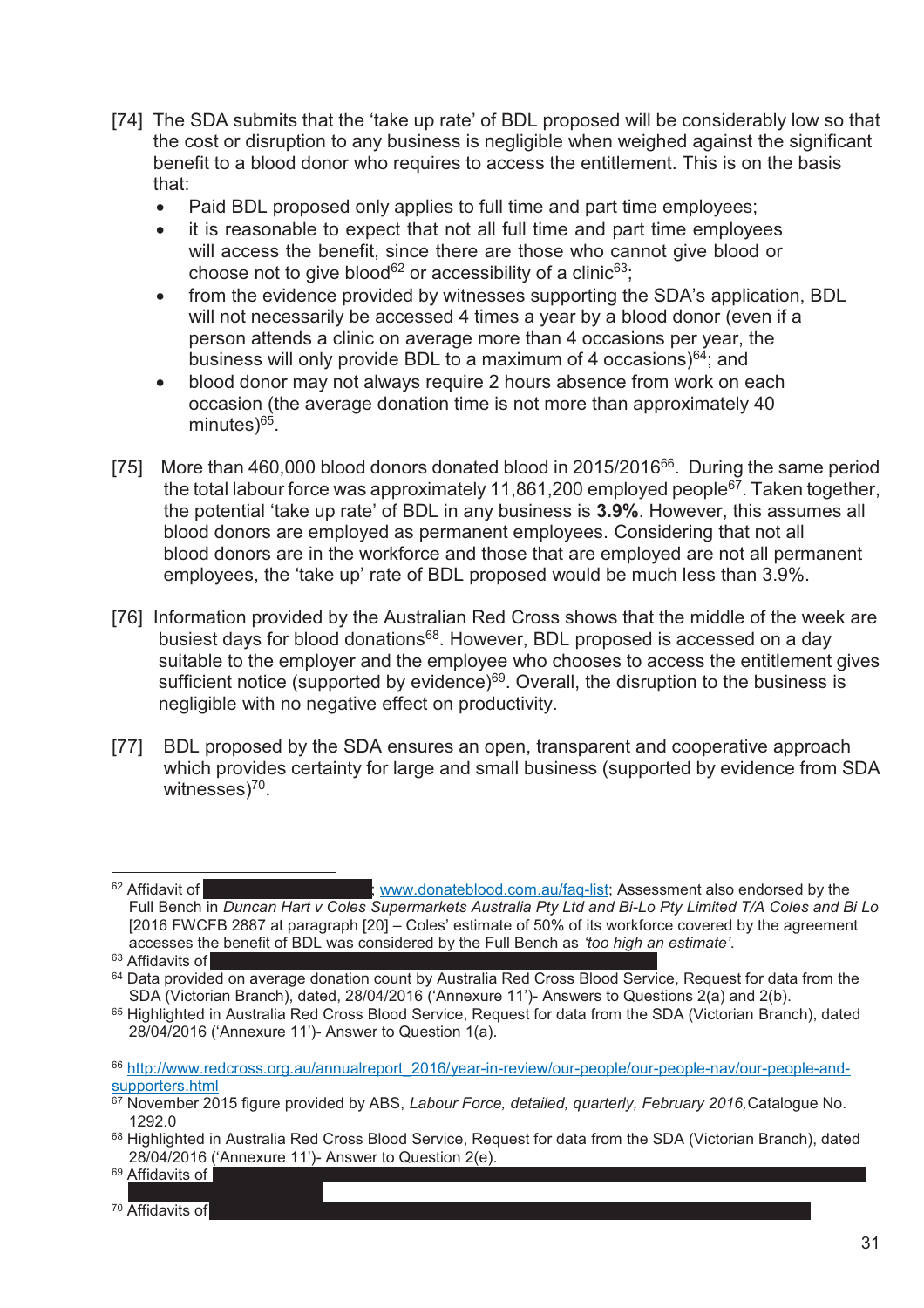#### **Section 134(1)(g) – The need to ensure a simple, easy to understand, stable and sustainable modern award system for Australia that avoids unnecessary overlap of modern awards**

[78] The application of the BDL provision proposed provides certainty, is simple, easy to understand and sustainable for an award. Therefore, BDL proposed is consistent with Section 134(1)(g) and therefore achieves the Modern Awards Objective.

#### **Section 134(1)(h) – The likely impact of any exercise of modern award powers on employment growth, inflation and the sustainability, performance and competitiveness of the national economy**

[79] The SDA submits and supported by evidence that the cost of BDL proposed on business is negligible. It then follows that BDL has no detrimental effect on inflation, employment growth and the sustainability, performance and competitiveness of the national economy.

### **Community Necessity**

- [80] BDL promotes blood donation. Blood donation is essential to ensure adequate supply of blood and blood products to meet clinical demand and save lives. The Australian Red Cross estimates that 1 in 3 Australians will need blood in their lifetime and that a single blood donation can save 3 lives<sup>71</sup>. Almost 1.3 million blood donations were made across Australia in 2015/201672.
- [81] The importance of blood donation is highlighted by the media campaign leading up to this year's Easter period, at a time of the year, where there is a considerable drop in blood donations<sup>73</sup>. A fall in blood donations puts at risk the level of blood products needed to treat cancer patients, accident victims and women giving birth **('Annexure 12')**. Blood products are also needed for vital medical research and blood donors are regularly encouraged to donate blood to help medical research in the treatment of diseases **('Annexure 13')**.
- [82] BDL encourages regular blood donation which has a high social utility with negligible cost on the business.

<sup>71</sup> http://www.redcross.org.au/annualreport\_2016/year-in-review/our-people/our-people-nav/our-people-andsupporters.html<br><sup>72</sup> http://www.redcross.org.au/annualreport\_2016/year-in-review/our-people/our-people-nav/our-people-and-

supporters.html

<sup>73</sup> Highlighted in Australia Red Cross Blood Service, Request for data from the SDA (Victorian Branch), dated 28/04/2016 ('Annexure 11'), Answer to Question 2(c).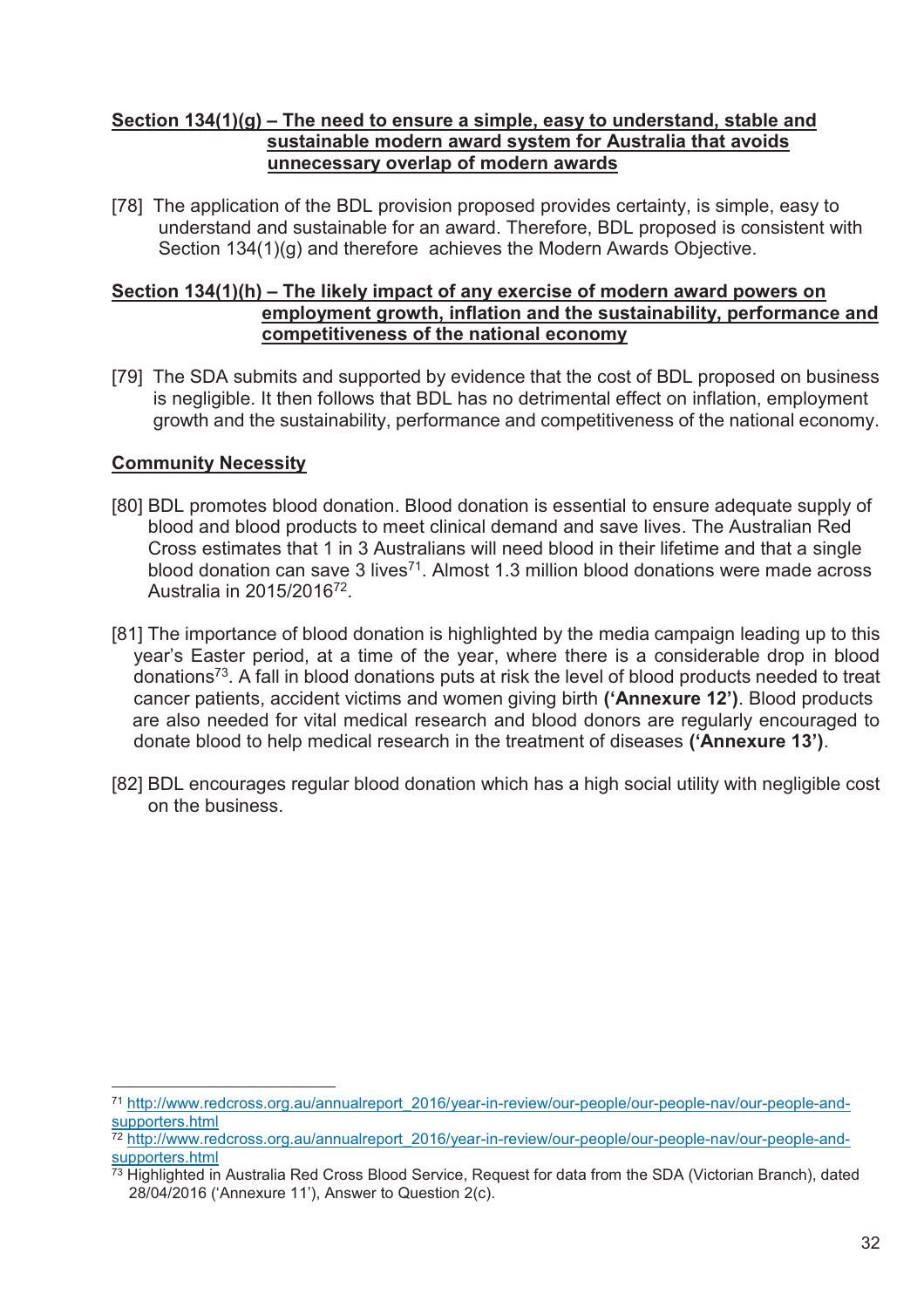#### **CONCLUSION**

- [83] BDL plays an important part in encouraging regular blood donation, an important activity which is essential to the community.
- [84] BDL assists the employee in engaging in a social activity that is necessary for the community because it saves lives along with the employer supporting the employee where the cost and disruption to the business is negligible.
- [85] The BDL provision sought by the SDA was a common feature in old State Awards across Victoria (which continued onto federal awards), New South Wales and to a limited extent in Queensland which were predecessors to the modern awards in this submission. Similar provisions apply to many collective agreements that cover a multitude of employees across the country. Moreover, these collective agreements apply in industries which the modern awards in this submission cover.
- [86] The BDL sought by the SDA is permitted within the statutory framework of modern Awards. Sufficient probative evidence has been provided to satisfy the FWC that BDL will ensure a stable modern award system. The variation sought in the awards listed in this submission is necessary to achieve the Modern Awards Objective.